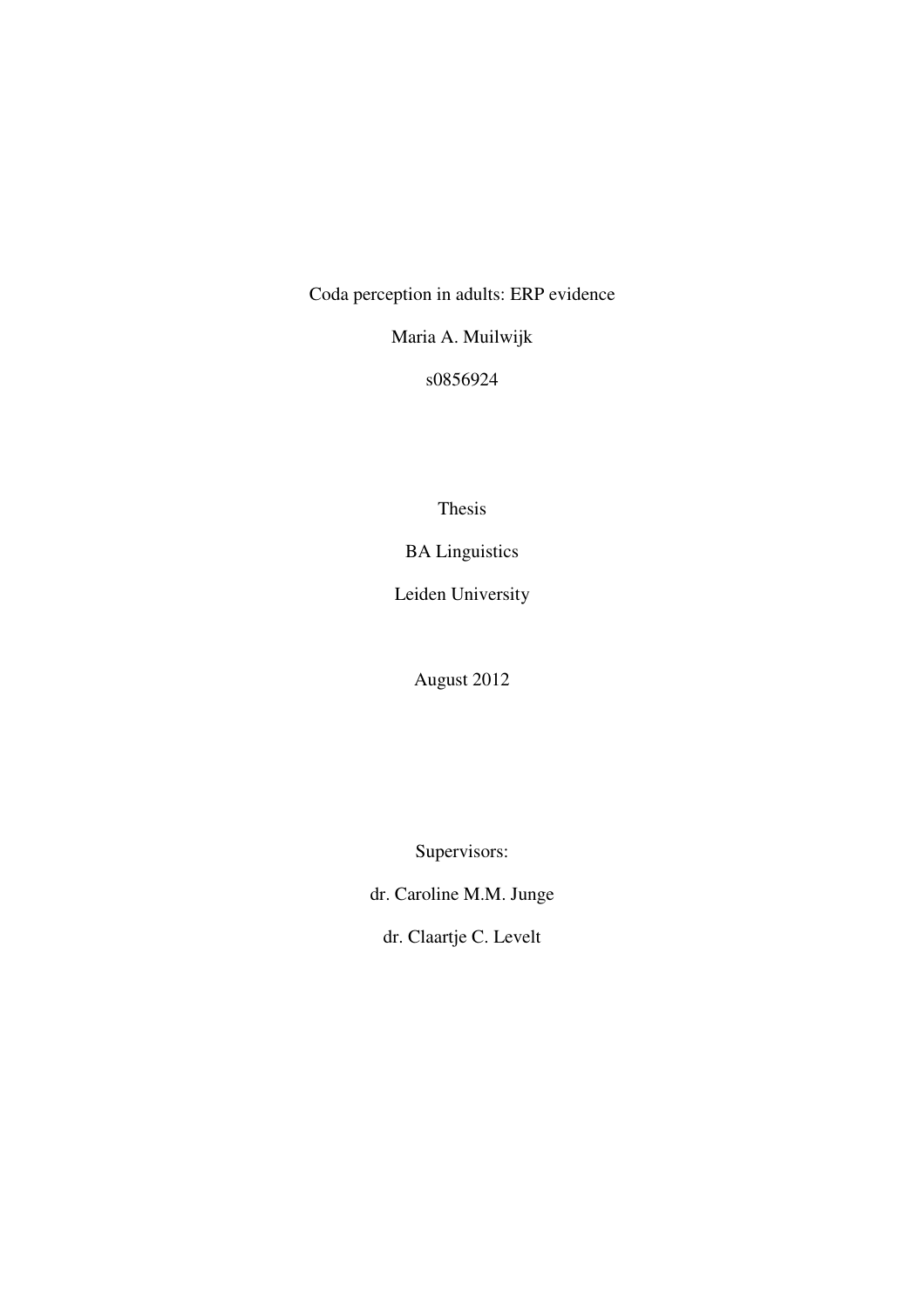# **Table of contents**

| Coda omission in productions of infants: the result of incomplete lexical |     |
|---------------------------------------------------------------------------|-----|
|                                                                           |     |
|                                                                           |     |
|                                                                           |     |
|                                                                           |     |
|                                                                           |     |
|                                                                           |     |
|                                                                           |     |
|                                                                           |     |
|                                                                           |     |
|                                                                           |     |
|                                                                           |     |
|                                                                           |     |
|                                                                           |     |
|                                                                           |     |
| ERPs to /ba:t/ stimuli time-locked to the offset of the nucleus           | .17 |
|                                                                           |     |
|                                                                           |     |
|                                                                           |     |
|                                                                           |     |
|                                                                           |     |
|                                                                           |     |
|                                                                           |     |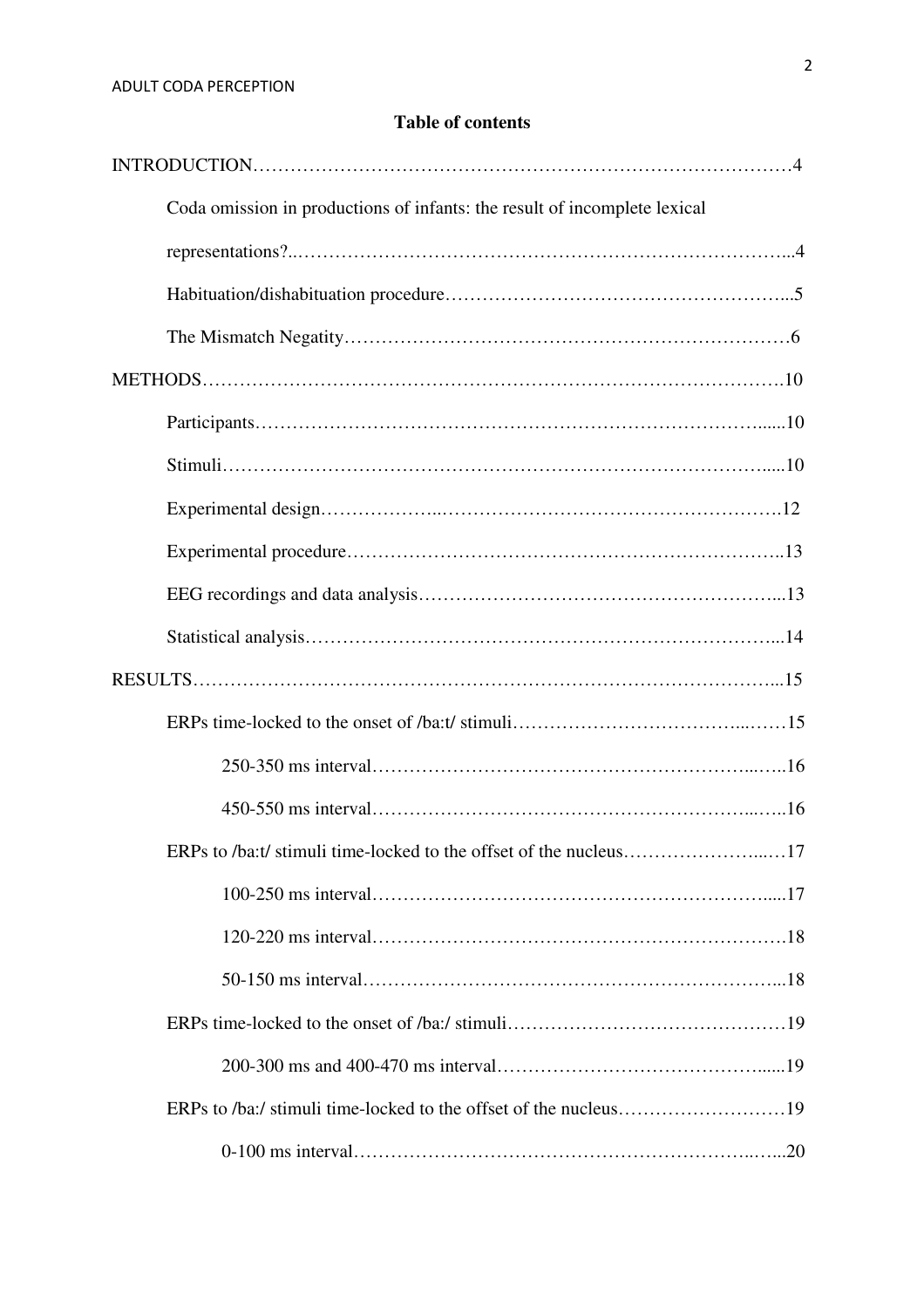| Explaining infants' ERP responses to coda addition and coda omission24 |  |
|------------------------------------------------------------------------|--|
|                                                                        |  |
|                                                                        |  |
|                                                                        |  |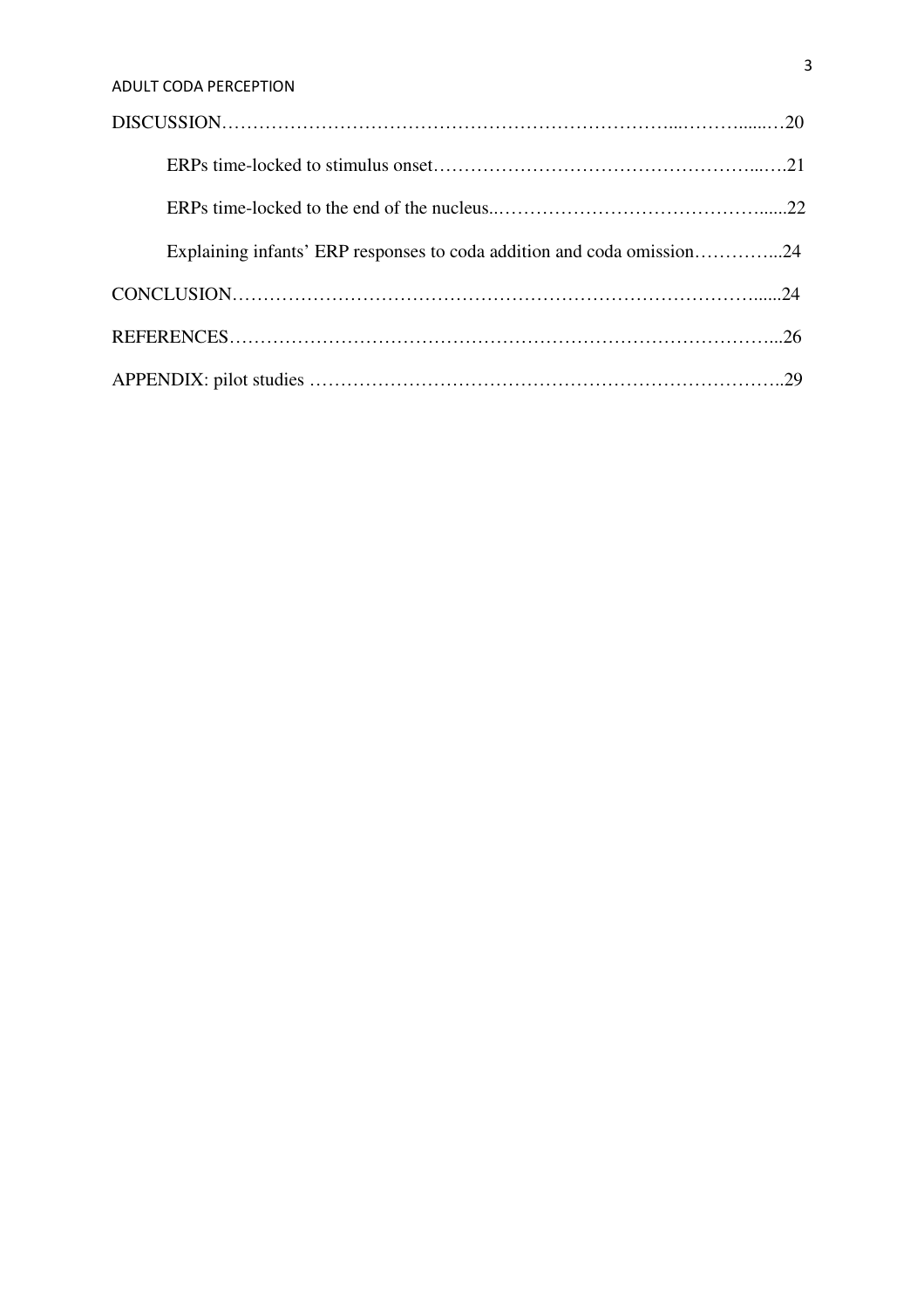#### **INTRODUCTION**

# **Coda omission in productions of infants: the result of incomplete lexical representations?**

A word like "ten" can be pronounced in different ways, depending on the phonetic context in which it occurs. It can be pronounced as [tem] as in "te[m] bags" or as [ten] in "te[n] gates" (Fitzpatrick & Weeldon, 2002). However, these different pronunciations are not considered to be all different morphemes. On the contrary, at some abstract level they are considered to be the same. In the theory of generative phonology (Chomsky & Halle, 1968) two distinct levels of representations are distinguished: the surface representation and the underlying representation. The underlying level concerns a unique representation of every morpheme. This unique representation is the abstract form of the word or morpheme stored in the mental lexicon before any phonological rules have been applied to it. The surface representation on the other hand is the result of phonological rules applied to the underlying form. Therefore the surface form can been seen as a more or less accurate transcription of what is pronounced by the speaker. Both the underlying representations and surface representations are composed of bundles of distinctive features.

 In research to first language acquisition it has often been noticed that when infants start producing words, they often omit coda consonants in their attempt to pronounce meaningful words (see e.g. Smith. 1973). Examples of coda omissions from English are given in (1) below (Menn, 1976).

(1) Coda-omissions in child language (Jacob 1;4/1;5)

| a. hat  | /hæt/ | [ha]                 |
|---------|-------|----------------------|
| b. nose | /noz/ | $\lceil$ do $\rceil$ |

In the literature, this type of omission is accounted for in terms of constraints that are active on output forms of young children; that is, only syllable templates consisting of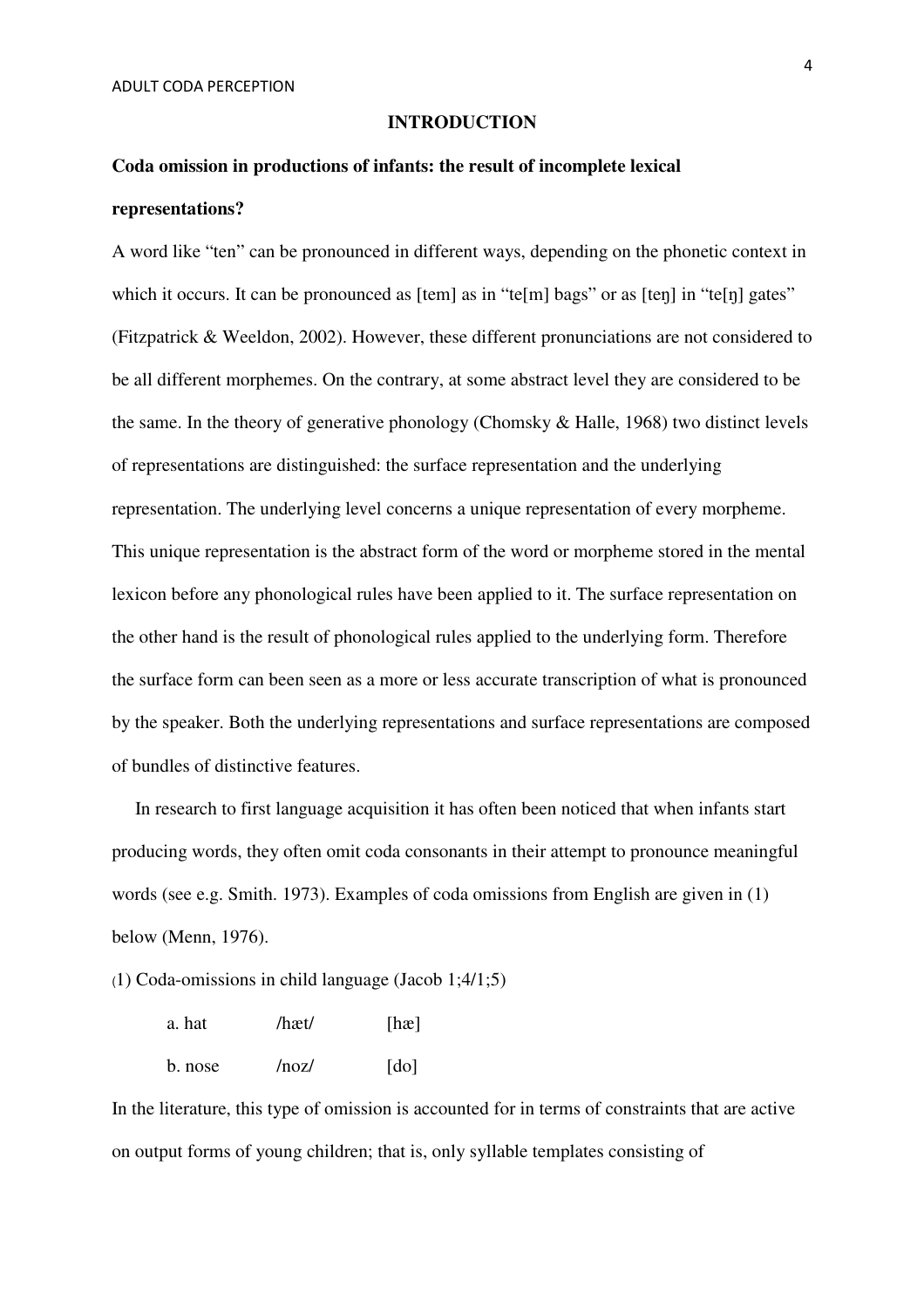$C(onsonant)V(owel)$  sequences are allowed in production (see e.g. Menn, 1978). In an Optimality Theoretic framework (OT; Prince & Smolenksy 1993) this can been seen as a NOCODA constraint that is initially high-ranked in the grammar of the child. It is assumed to be this restriction that does not allow CVC sequences in the child's output (Levelt, Schiller & Levelt, 2000). Such theories that follow the OT framework believe that there is a constraint on coda in child-grammar at the level of production. However, there are other possible causes for coda omission in the early developing child's speech. Levelt (2012), for example, hypothesized that infants omit codas, because they have incomplete lexical representations in their developing mental lexicon. Therefore, a lexical representation lacking information on the target coda consonant could be a likely source for coda omissions found in productions of 14-month-old infants. To put it differently, in contrast to the OT, Levelt argues that coda omission which we observe in infant's speech is already absent in the representation in the developing mental lexicon. The mapping between surface structure and underlying form is thought to be affected by a constraint that forbids codas. In order to test this hypothesis, two different methods are suitable: the habituation/dishabituation procedure developed by Werker, Cohen, Lloyd, Casasola, & Stager (1998) and elicitation of the Mismatch Negativity (MMN) (Näätänen, Gaillard & Mäntysalo, 1978), while event related brain potentials are measured.

 In the sections below two different experiments are described that use these methods in order shed more light on coda representations in the mental lexicon of 14-month-old infants.

# **Habituation/dishabituation procedure**

Levelt (2012) tested 14- and 18-month-old infants on their perceptual sensitivity to coda omissions in a word learning experiment, using the habituation/dishabituation procedure. In this procedure infants are presented with a novel object, while simultaneously hearing a novel syllable over a loudspeaker. After habituation, the same object is paired with a different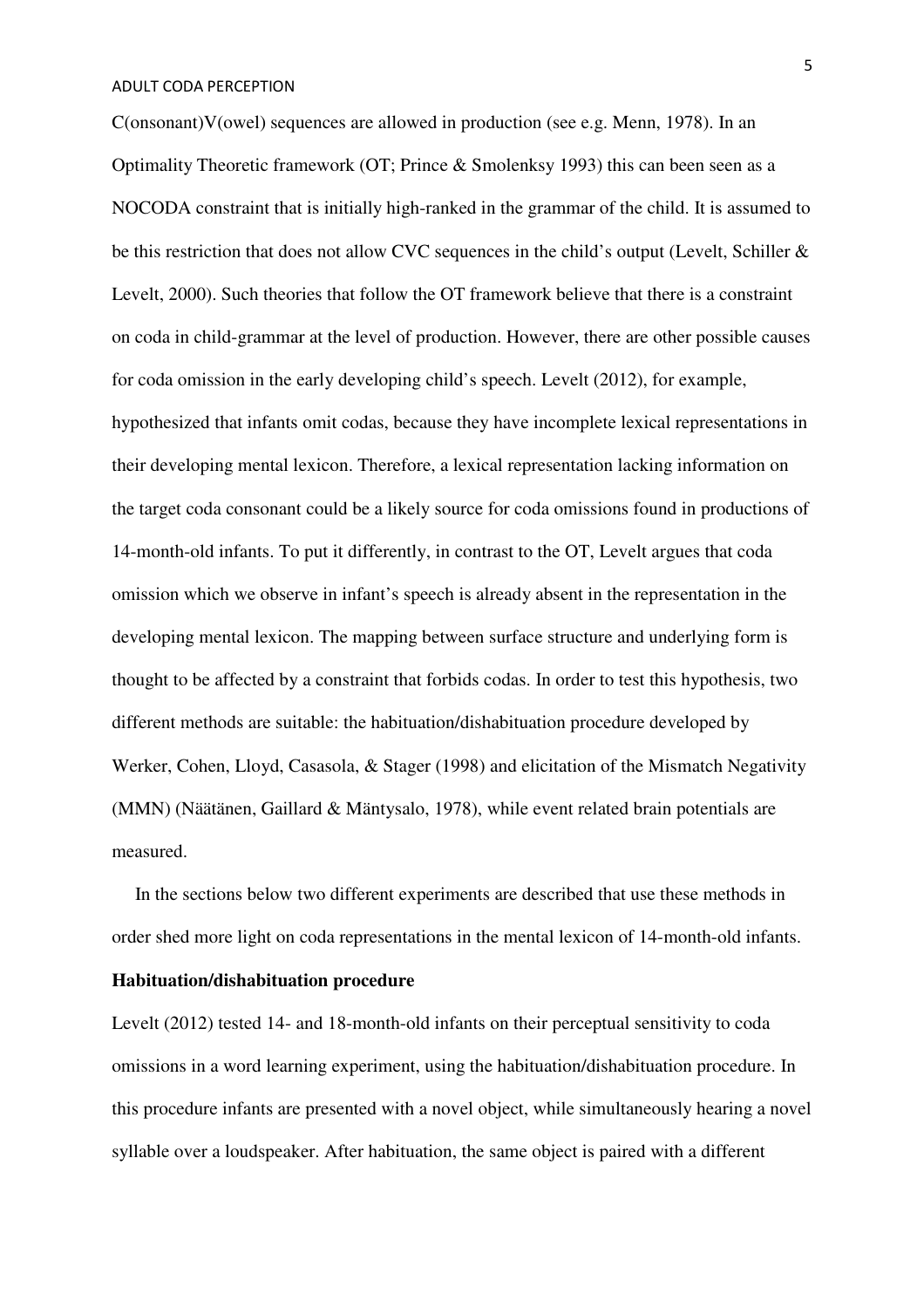syllable. Looking times of the infants are measured and are compared to the preceding trials. If infants notice the acoustic difference between the stimuli, looking times are expected to be longer in the switch trials than in the same trials. In the habituation phase Levelt (2012) presented 14-month-olds a colorful fantasy animal, which was labeled with an auditory presented novel word: /pat/, /pak/, /pas/ or /pa/. After habituation the infants were tested on their ability to detect a phonetic change in the word paired with the object. Sensitivity to coda omission as well as coda addition was tested by presenting a mispronounced version of the word in the test phase. This was [pa] for /pat/, /pas/, /pak/ and [pat] for /pa/. Her predictions were as follows: "if 14-month-olds indeed build incomplete representations during word learning, parsing CV structures from the acoustic input, they should be tolerant of coda omissions in mispronounced items." (Levelt, 2012, p. 175). The results of this study indicate that 14-month-olds indeed seem to be sensitive to mispronunciations, but only when it involves coda addition. As predicted, coda omission was not noticed. This led Levelt to conclude that 14-month-olds do not phonologically parse information from marked syllabic positions, which leads to incomplete lexical representations. The same procedure with 18 month-old infants on the other hand, revealed an increased sensitivity to coda omissions. This indicates that the sensitivity to coda omissions is a developmental effect.

## **The Mismatch Negativity**

Another way to test the amount of phonetic detail in the mental lexicon is by the mismatch negativity (MMN). The MMN reflects an automatic response of the brain to an infrequent acoustic change in an otherwise regular auditory sequence (Näätänen, Gaillard & Mäntysalo, 1978). It appears as a negative deflection and peaks at 100-250 ms from stimulus onset. The maximal amplitude of the component can be found over frontal and central areas of the scalp (for a recent review see, Garrido, Kilner, Stephan & Friston, 2009).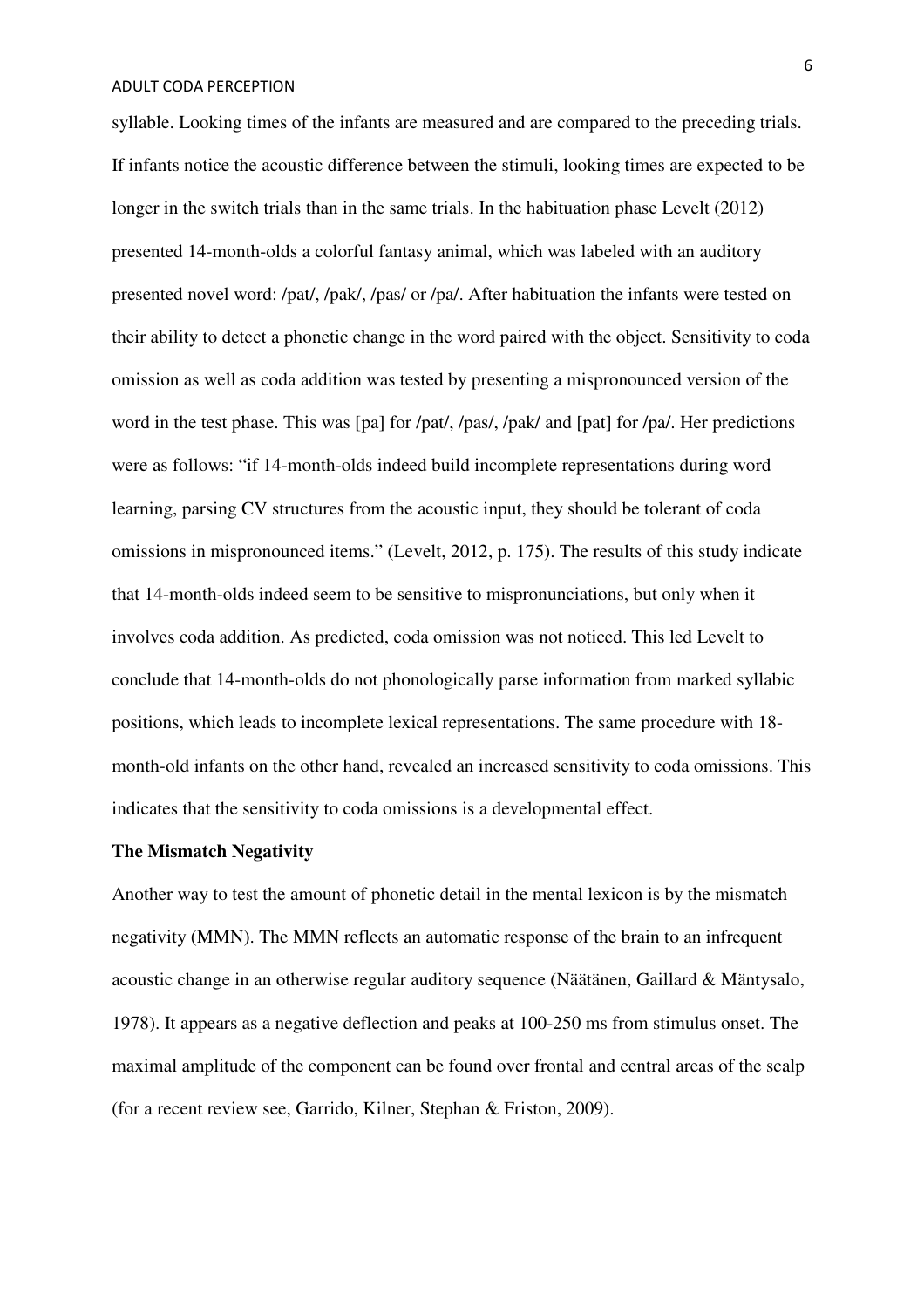In eliciting the MMN, the oddball paradigm is widely used. In this paradigm a subject is presented a homogeneous sequence of auditory stimuli, the standards. After a certain amount of standard stimuli, the subject is presented an infrequent sound, which is called the deviant. At the same time the subject's brain can be recorded with electrophysiological techniques such as electro-encephalography (EEG) and magneto-encephalography (MEG). The MMN can be measured for both speech (e.g. consonant-vowel pairs such as /ba/ vs. /da/) and nonspeech stimuli (tones of different frequencies: e.g. 1000 Hz vs. 1200 Hz). The result of comparing the average of the standard stimuli and the deviant stimuli is the MMN. Finding an MMN entails that the brain has picked up the difference between the standard and the deviant stimuli; this means that the standard stimuli is well encoded and that the central auditory system has been able to form a representation of the repetitive auditory stimuli before the deviant stimulus was presented. In an auditory oddball paradigm, the MMN can be elicited without paying attention to the stimuli. It is even found in comatose patients (e.g. Fischer et al., 1999; for a review see Näätänen et al., 2007).

 One theory that explains the MMN is the trace-mismatch explanation (Näätänen, 1992): the repetitive sound, i.e. the standard, forms a memory trace in the auditory system. An MMN is then elicited if the deviant stimulus following the standard stimulus does not match the memory trace of the preceding stimuli while it is still active (but see Jääskeläinen et al.**,** 2004; Garrido et al., 2008 for different explanations; for a review, see Garrido, Kilner, Stephan & Friston, 2009; or see Näätänen & Winkler,1999). This memory trace can last for about 5-10 s in young and healthy subjects (e.g. Böttcher-Gandor & Ullperger, 1992).

 The MMN paradigm can be used to test the amount of phonetic detail in the infant's mental lexicon, because this paradigm allows for comparing the underlying representation of a sound with the surface form of another incoming sound. The logic is as follows. In speaking a language, words are frequently used. Therefore, representations of the mental lexicon are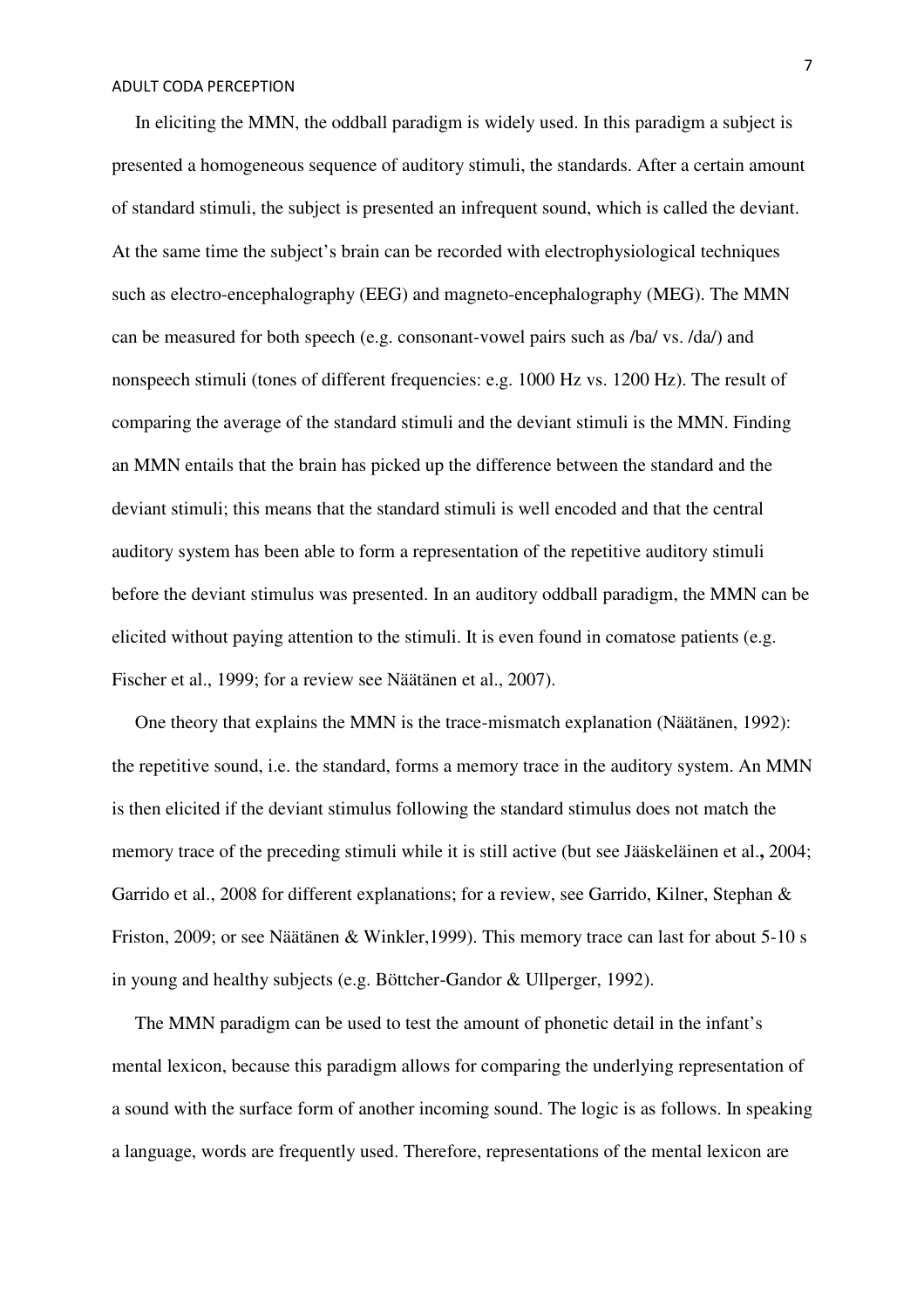stored in the long term memory. In an oddball paradigm the standard stimuli is repeated long enough to create a central sound representation, which corresponds in part to the long-term memory traces (Nätäänen, 2001; Cowan, 1999; Eulitz & Lahiri, 2004). Since the entries in the mental lexicon are by definition long term memory representations, the central sound representation created by the standard stimuli may convey information about the phonological representation of the sound in the mental lexicon, which is called in linguistic terms the underlying representation. The deviant stimulus on the other hand is infrequent and creates a percept that corresponds in part to phonological features that are extracted from the acoustic signal. In other words, the percept created by the deviant stimulus corresponds to the so-called surface form. In this way the MMN is an ideal method to study the difference between the surface form, which is extracted from the deviant stimulus, and the underlying representation of a sound, created by the standard (Eulitz & Lahiri, 2004).

 Recall the results of Levelt (2012) described above. Based on these findings, Nijveld designed a second experiment (in prep.) in order to investigate the infant's brain response on coda omissions. As in the above described study, 14-month-old infants were tested on their perceptual sensitivity to coda omissions. However, instead of using a word learning paradigm, infants here listened passively to trains of repeated syllables with occasional deviant syllables (oddball paradigm), while watching silent movies non-synchronized to the auditory stimuli. In contrast to Levelt (2012), infants did not learn the meaning of novel words. Wordform learning was here based at the acoustic level. While infants were listening to these 'words', their event related brain potentials were measured. In this experiment consisting of two blocks, infants listened to one condition in which the standard stimuli was /ba:t/ and the deviant /ba:/ and another condition with the reversed setting; that is /ba:/ as the standard and /ba:t/ as the deviant. They hypothesized that they would find the same asymmetry in perception as was found by Levelt (2012) for word learning: a tolerance to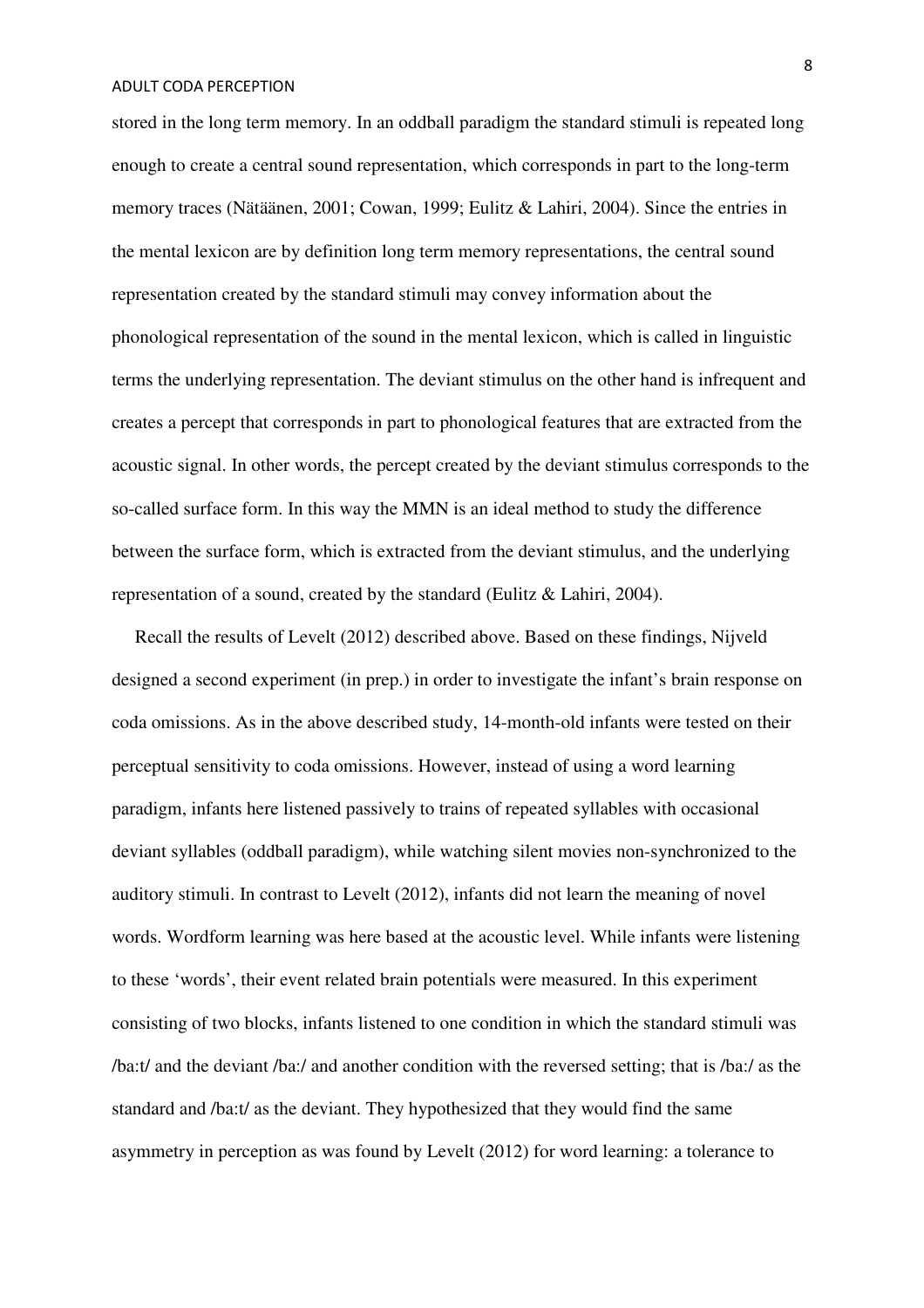l

omission of coda consonants, but not to additions. Instead of that, the results showed a response to both stimuli types: it seems to be the case that coda addition as well as coda omission are noticed. Data obtained from this study are therefore not in line with the results of Levelt (2012). Further it must be underlined that an MMN is only observed when codas are added. When codas are omitted the response manifested itself in a slow positive drift. It is rather unclear how these data should be interpreted.

 To interpret data in infant research, it is often considered worthwhile to understand how the same experiment works with adults. How do adults respond to coda addition and omission? The aim of the current study is therefore to extend the reported studies by this third experiment: an EEG study with adult subjects using the oddball paradigm, with /ba:/ and /ba:t/ as auditory tokens. Following Levelt (2012), we expect the coda constraints active during the perception of 14-month-old infants to annulled in a later stadium of development, since in Dutch phonology the NOCODA constraint is relatively low-ranked; consequently, in adult's perception of codas, NOCODA constraints are not expected to influence the incoming speech any longer. In short, for adults we expect to find an MMN in both directions, i.e. both when codas are added and when they are omitted.

 A second goal of this study is to examine the difference in results of a study using the oddball paradigm with multiple tokens versus single token.<sup>1</sup> We hypothesize that the use of a single token will evoke a clearer MMN, since there is no variation in the standard stimuli and therefore an MMN can only occur when the deviant is presented. On the other hand, the use of multiple tokens introduces acoustic variability and creates more natural speech perception conditions. As a result, the processing system is forced to map the incoming acoustic signals onto more abstract representations (Eulitz & Lahiri, 2004). The disadvantages of using

 $1$  The stimuli and results of these pilot studies are discussed in the appendix. We further discuss our findings in the discussion.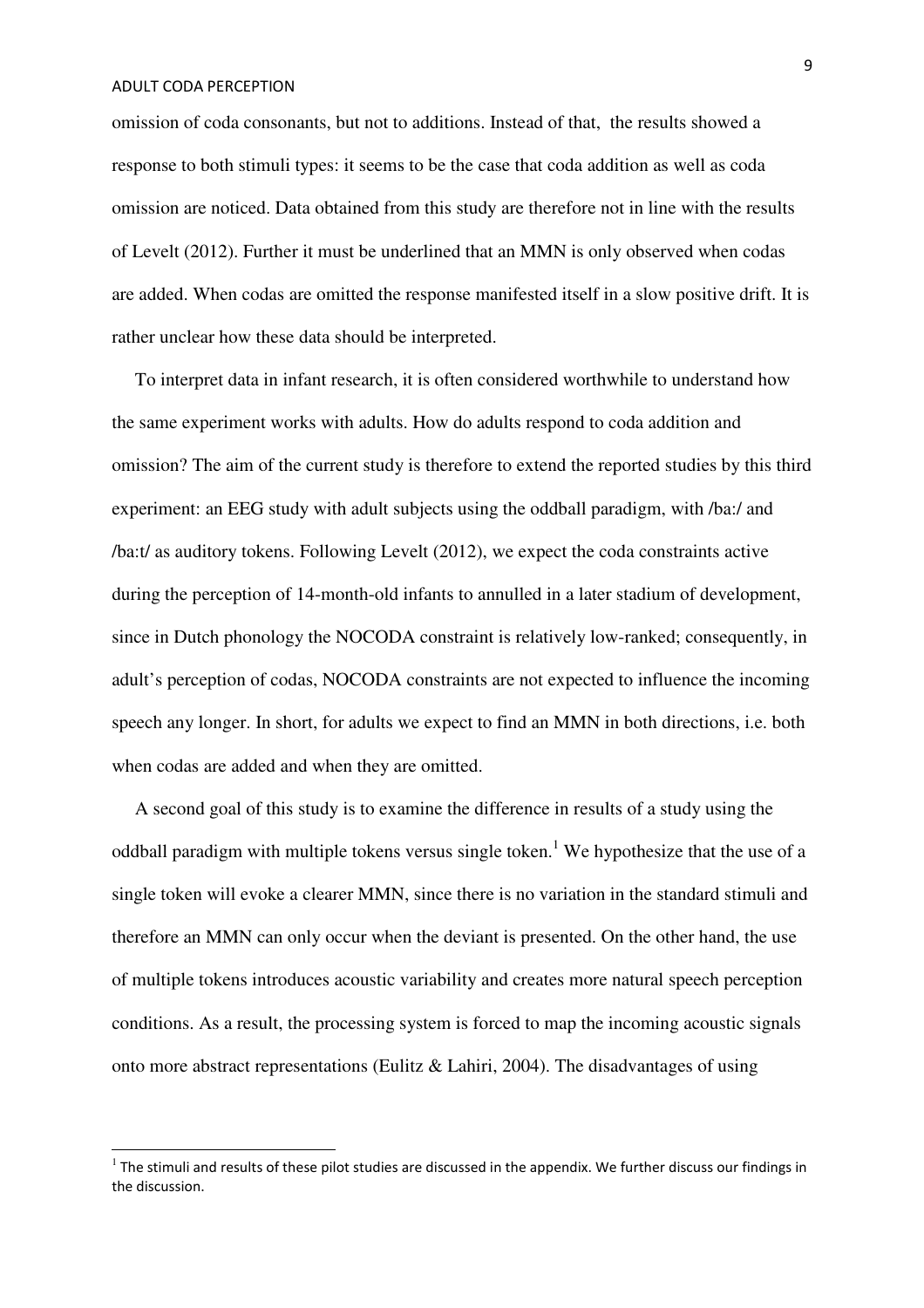multiple tokens is that we do not exactly know how precise the memory trace, created by the standard stimuli, must be in order to evoke an MMN.

 The present study differs from previous research in that it tries to evoke an MMN in coda position. Generally, the MMN is evoked immediately after stimulus onset, e.g. by a change from /da/ to /ga/ or by tones that have different frequencies (for a review on different types of stimuli that elicit an MMN, see Näätänen, 1992). Therefore, until now little attention had been paid to time windows in the offset. Because in this study the standard and deviant sound share the onset we do not know when in time participants will notice the difference between the two types of stimuli. When do they hear that a coda has been added to the stimuli, and how does the brain react to silence when the coda has been deleted? We therefore used different markers in time to denote stimulus onset and the offset of the nucleus.

## **METHODS**

## **Participants**

Eighteen healthy adults aged 17-31 (mean age: 21,8; 12 female) participated in the present EEG experiment. Four of them participated originally in the pilot with multiple token condition, but were added in the analysis of the current experiment, too. Three additional participants were excluded from analysis due to technical problems and five because of insufficient trials that could be averaged in one of the conditions (less than 70 trials). All subjects were native speakers of Dutch, righthanded and had no history of hearing or neurological disorders. Participants were informed orally and in writing about the EEG procedure and gave informed consent prior to the experiment. For their participation they were paid 12 Euros or received four credit points.

# **Stimuli**

The stimuli of this experiment comprised four tokens of the pseudowords /ba:/ (mean duration: 637 ms) and /ba:t/ (mean duration: 860 ms). A female native speaker of Dutch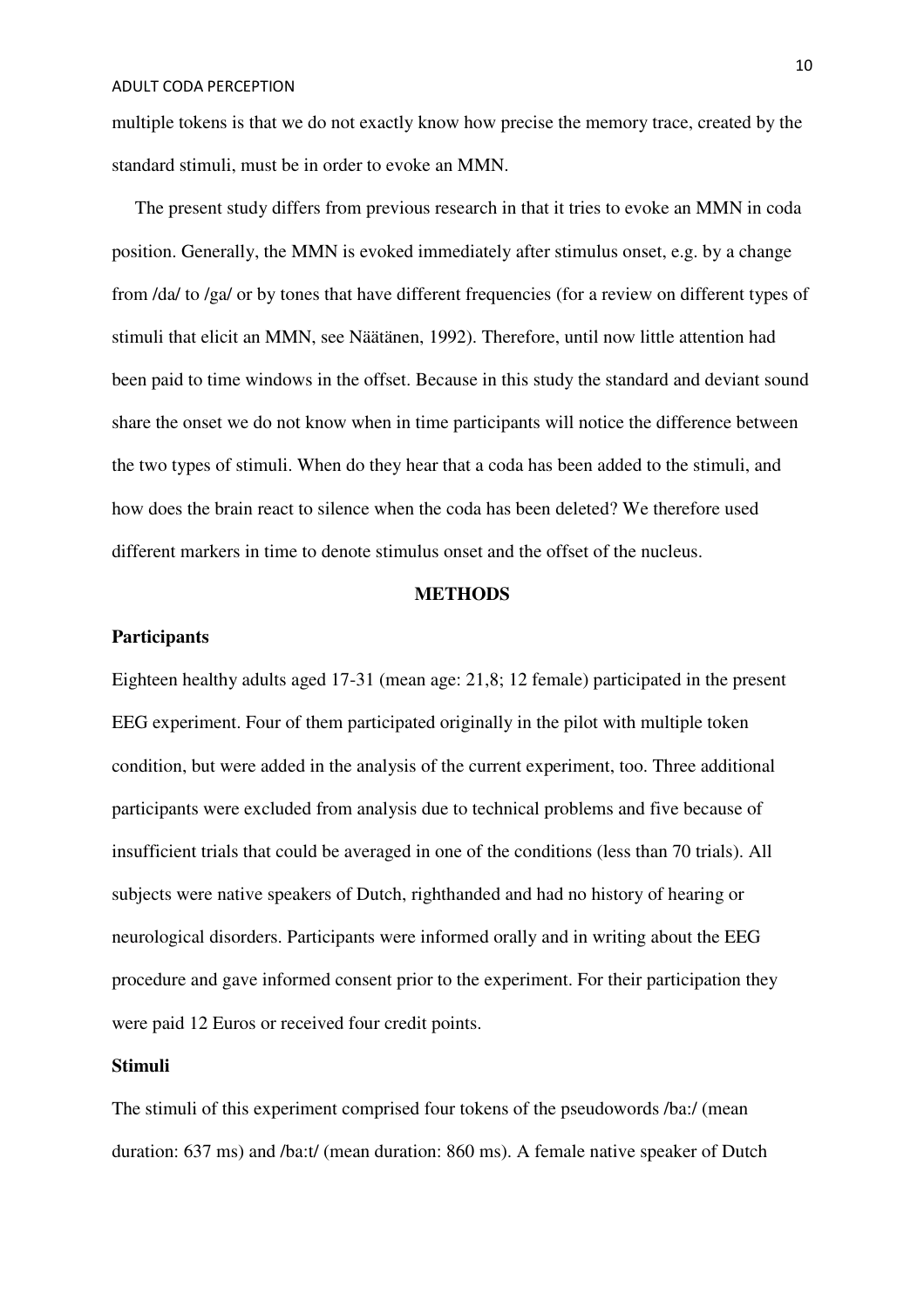recorded multiple repetitions of the two stimuli with a Sennheiser mkh 416t microphone. Digital audio recordings were made in a sound-proof booth on an Intel-based PC, using Adobe Audition, digitized to disk at a 44.1 kHz sampling rate. The stimuli were edited using Praat software (Boersma & Weenink 2012). Acoustic analyses on these stimuli are presented in Table 1 and 2. The matching oscillograms are shown in Figure 1 and 2.

|               | <b>Duration</b> | <b>Duration</b> | <b>Onset ct</b> | <b>Duration</b> | <b>Onset</b> | <b>Duration</b> | <b>Total</b> |
|---------------|-----------------|-----------------|-----------------|-----------------|--------------|-----------------|--------------|
|               | /b/             | vowel           | (lba:')         | silence         | /t/          | /t/             | duration     |
| <b>Baat 1</b> | 176             | 392             | 568             | 86              | 654          | 195             | 849          |
| <b>Baat 2</b> | 116             | 421             | 537             | 47              | 584          | 215             | 799          |
| Baat 3        | 162             | 484             | 646             | 60              | 706          | 223             | 929          |
| Baat 4        | 110             | 448             | 558             | 60              | 618          | 245             | 863          |
| Average       | 141             | 436             | 577             | 63              | 641          | 220             | 860          |

*Table 1: acoustic details of /ba:t/ in ms.* 



Figure 1: oscillograms of the four /ba:t/ tokens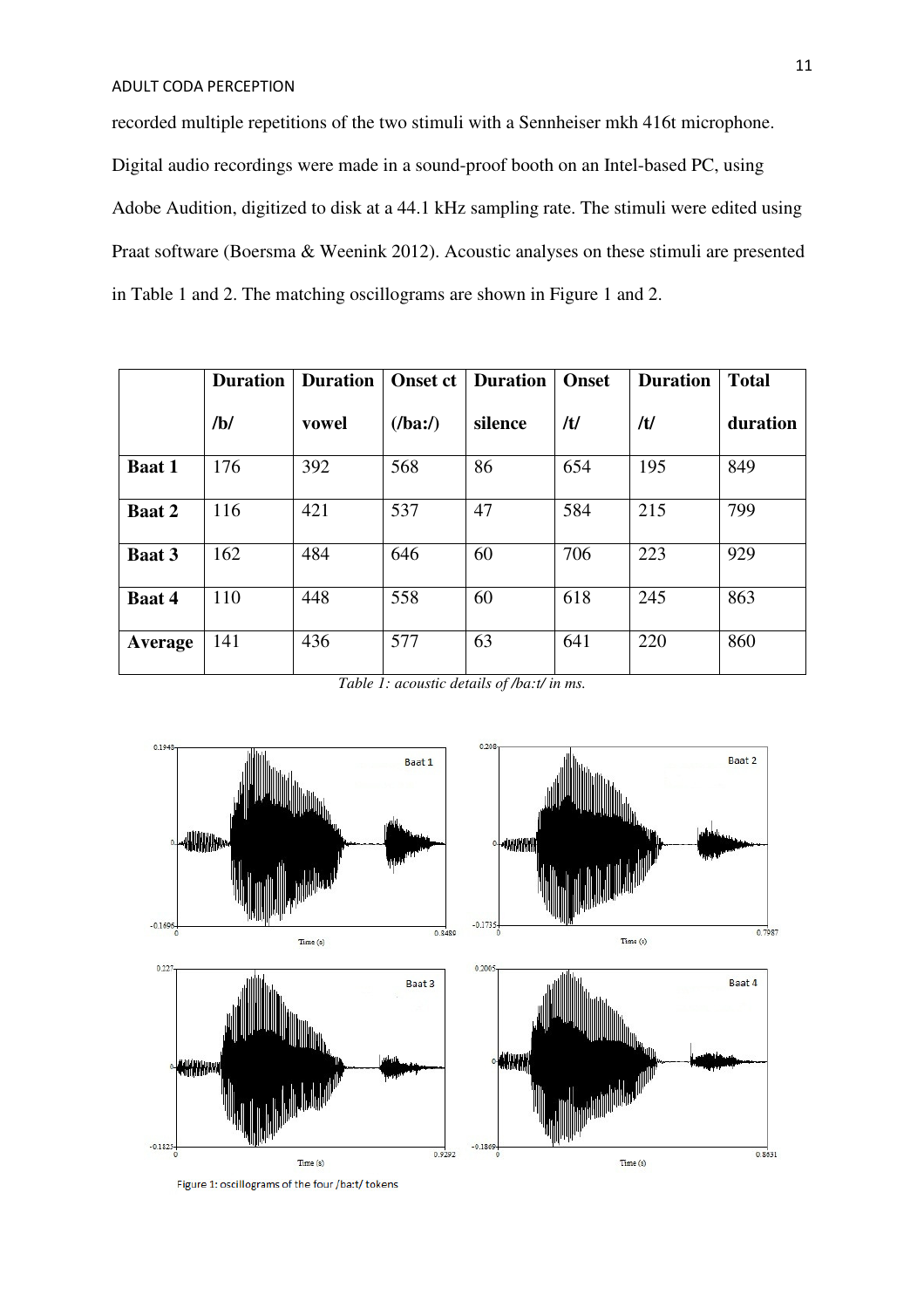|         | <b>Duration</b> | <b>Duration</b> | <b>Total</b> |
|---------|-----------------|-----------------|--------------|
|         | /b/             | vowel           | duration     |
| Baa 1   | 117             | 510             | 627          |
| Baa 2   | 128             | 461             | 589          |
| Baa 3   | 168             | 524             | 692          |
| Baa 4   | 126             | 511             | 637          |
| Average | 135             | 502             | 636          |

*Table 2: acoustic details of /ba:/ in ms.*



Figure 2: oscillograms of the four /ba:/ tokens

# **Experimental design**

The experiment comprised four blocks, each containing 586 trials consisting of standard (87,2%) and deviant stimuli (12,8%). The mean duration of one block was approximately thirteen minutes. At the beginning of each block, minimal ten standard stimuli were presented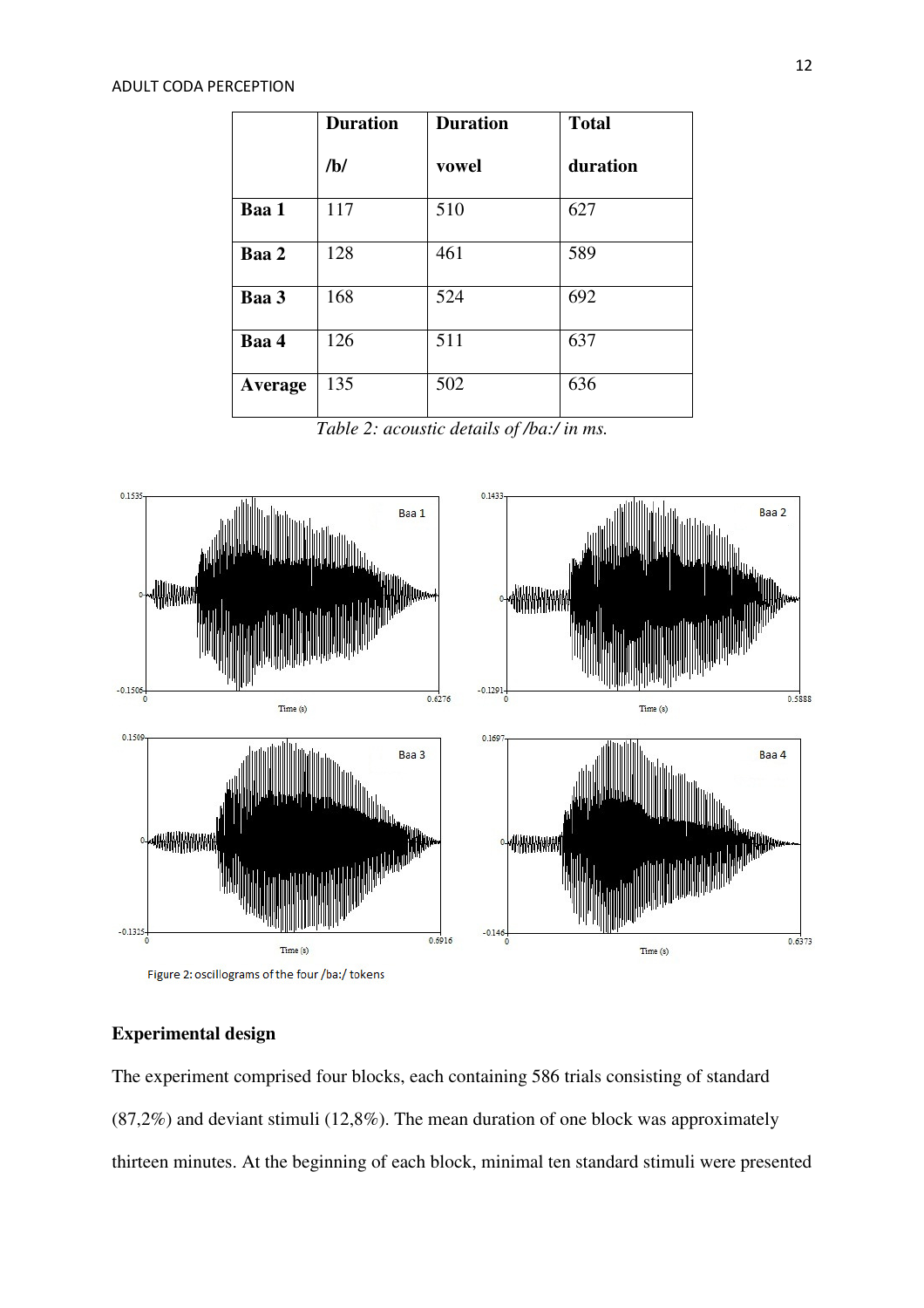that allowed for a stable regularity representation. Stimuli were pseudo-randomized so that there were at least three standards between any two deviants. When the experiment was paused, we always started with at least four standards, before the experiment continued. Each subject had his own list and all stimuli were presented with an ISI of 500 ms. Two conditions were applied, i.e. /ba:t/ was used as the standard stimulus and /ba:/ as the deviant in condition 1 and the reversed combination, with /ba:/ as standard and /ba:t/ as deviant, was implemented in condition 2, so that both pseudowords served as standard and as deviant. Order of presentation of the different conditions was counterbalanced across participants.

## **Experimental procedure**

The present experiment followed mainly the same experimental design as the study of Nijveld (in prep), but differentiated from that study in the number of blocks (four blocks in the present study instead of two). Participants were instructed to watch the BBC documentary of Madagascar "Land of Heat and Dust" without sound while acoustic stimuli were presented binaurally over loudspeakers placed on the table in front of them. Between blocks, subjects were given a break of self-determined duration.

## **EEG recordings and data analysis**

EEG was recorded using a BioSemi ActiveTwo system (BioSemi, Amsterdam, The Netherlands) with a sampling rate of 512 Hz and a bandpass of 0,06-100 Hz. Recordings were taken from 32 scalp electrodes attached to an electrode cap and were placed according to the 10/20 system (Fp1, AF3, F7, F3, FC1, FC5, T7, C3, CP1, CP5, P7, P3, Pz, PO3, O1, Oz, O2, PO4, P4, P8, CP6, CP2, C4, T8, FC6, FC2, F4, F8, AF4, Fp2, Fz, Cz). Two additional electrodes were placed at the left and right mastoids. To control for blinks and horizontal and vertical eye movements an electrooculogram (EOG) was recorded using four electrodes: two were placed below and above the participant's left eye, one was placed to the left of the left eye, and one to the right of the right eye. The ground electrode during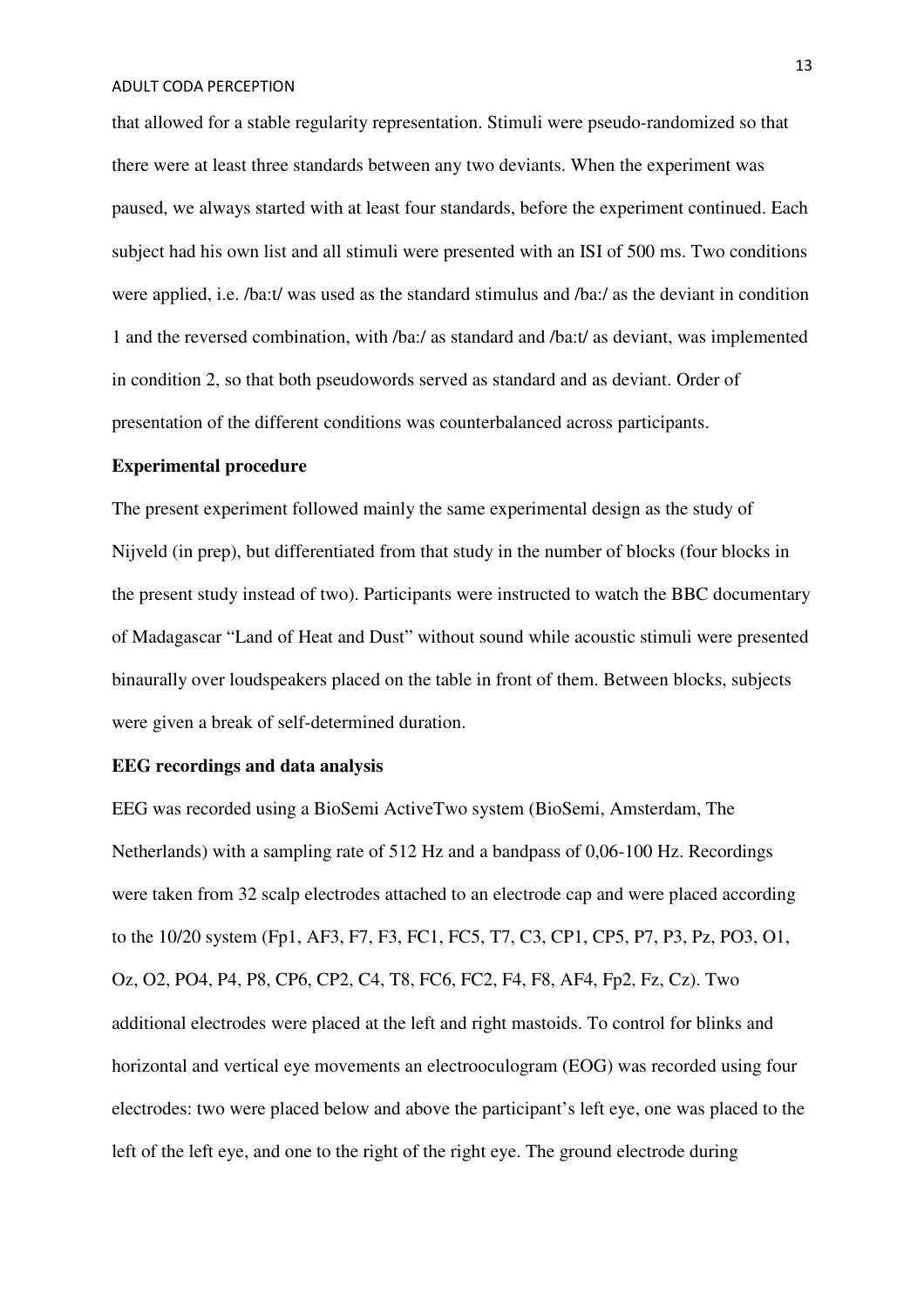acquisition was formed by the Common Mode Sense active electrode and the Driven Right Leg passive electrode. Markers were sent on-line to the EEG computer denoting the onset of the stimuli or the moment in time in which participants could hear that the stimuli consisted of a coda /t/. This means that for each of the four / ba:t/ stimuli we had a marker signaling its onset from the /b/ and a marker signaling the offset of the nucleus. Because we used different tokens, the timing between the two markers varied accordingly (range: 537-646 ms, cf. Tabel 1). For the /ba:/ stimuli, we also had two types of markers; one corresponding to stimulus onset, and one corresponding to the offset of the stimulus (note that this is more or less the same time window as the offset of the nucleus for the /ba:t/ stimuli; range: 589-692, cf. Tabel 2).

 Off-line analysis was performed using Brain Vision Analyzer software (Brain Products, Gilching, Germany). The EEG was segmented for each trial, beginning 200 ms before each marker and continuing for 800 ms (total: 1000 ms). Epochs with voltage variation exceeding 150 µV at any EEG channel were rejected. Subjects were excluded from analysis if less than 70 trials in one of the conditions could be averaged. To avoid effects due to differences in signal-to-noise ratio, only the standard stimuli presented just before a deviant were included in the analysis, such that the number of accepted EEG epochs did not differ between deviant and standard stimuli for each experimental stimulus. Offline we referenced the EEG signal to linked mastoids and we applied a .1-30 Hz filter. A baseline correction was performed for each individual and each condition by subtracting the average scalp distribution during a 200 ms epoch prior to marker onset.

## **Statistical analysis**

In analyzing the data we compared ERPs from standard stimuli to those of deviant stimuli both for /ba:t/ stimuli as well as for /ba:/ stimuli. Because we did not know when the adult brain would pick up on the difference between standard and deviant stimuli, we used visual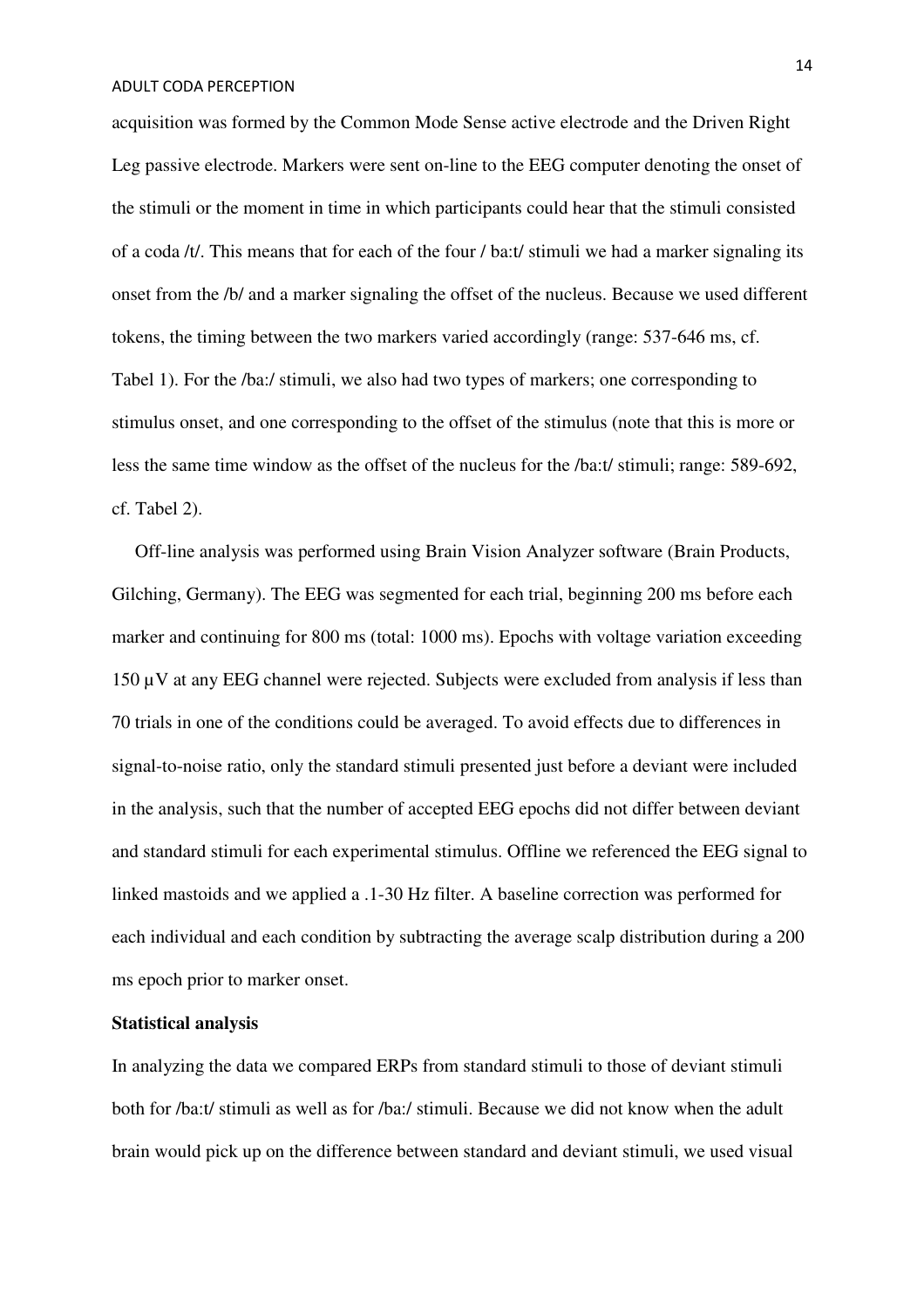analysis of the waveforms to select time windows of interest as well as the standard 100-250 ms time window suggested by Näätänen (2001). Time windows were selected both in stimulus onset as in stimulus offset. We carried out repeated measures of ANOVA (Analysis of Variance), with the following within-subject factors: Condition (2: standard, deviant), Region (2: anterior, posterior), Hemisphere (2: left, right) and Electrode (7). This created four quadrants of the brain: left anterior (FP1, AF3, F7, F3, FC1, FC5, C3), left posterior (T7, CP1, CP5, P7, P3, PO3, O1), right anterior (FP2, AF4, F8, F4, FC2, FC6, C4), right posterior (T8, CP2, CP6, P8, P4, PO4, O2). For sake of clarity, we only report main effects or interactions with the factor Condition. When we observed significant interactions, we carried out separate ANOVAs for subset of electrodes. For all analyses we used the Huynh-Feldt epsilon correction. Below, the original degrees of freedom are reported along with adjusted pvalues and adjusted effect sizes (partial eta-squared: ŋ2).

## **RESULTS**

The grand averages of standard and deviant stimuli at Cz are displayed in Figure 3 (/ba:t/ stimuli) and Figure 4 (/ba:/ stimuli), and can be found in the sections below. In what follows, we describe statistical analysis for every time window that has been selected. We analyzed both the onset of the stimuli and the offset.

## **ERPs time-locked to the onset of /ba:t/ stimuli**

As can be seen from Figure 3a, the standard and deviant waveform start to diverge from each other around 200 ms after stimulus onset. Based on visual inspection we then see a slightly larger difference between the standard and deviant waveform in the 250-350 interval. By the end of the vowel we observed again a deviation of the deviant waveform; that is, in the 450- 550 time-window (cf. Table 1 for the average of the duration of the vowel in /ba:t/ stimuli). We therefore chose these time windows for further statistical analysis.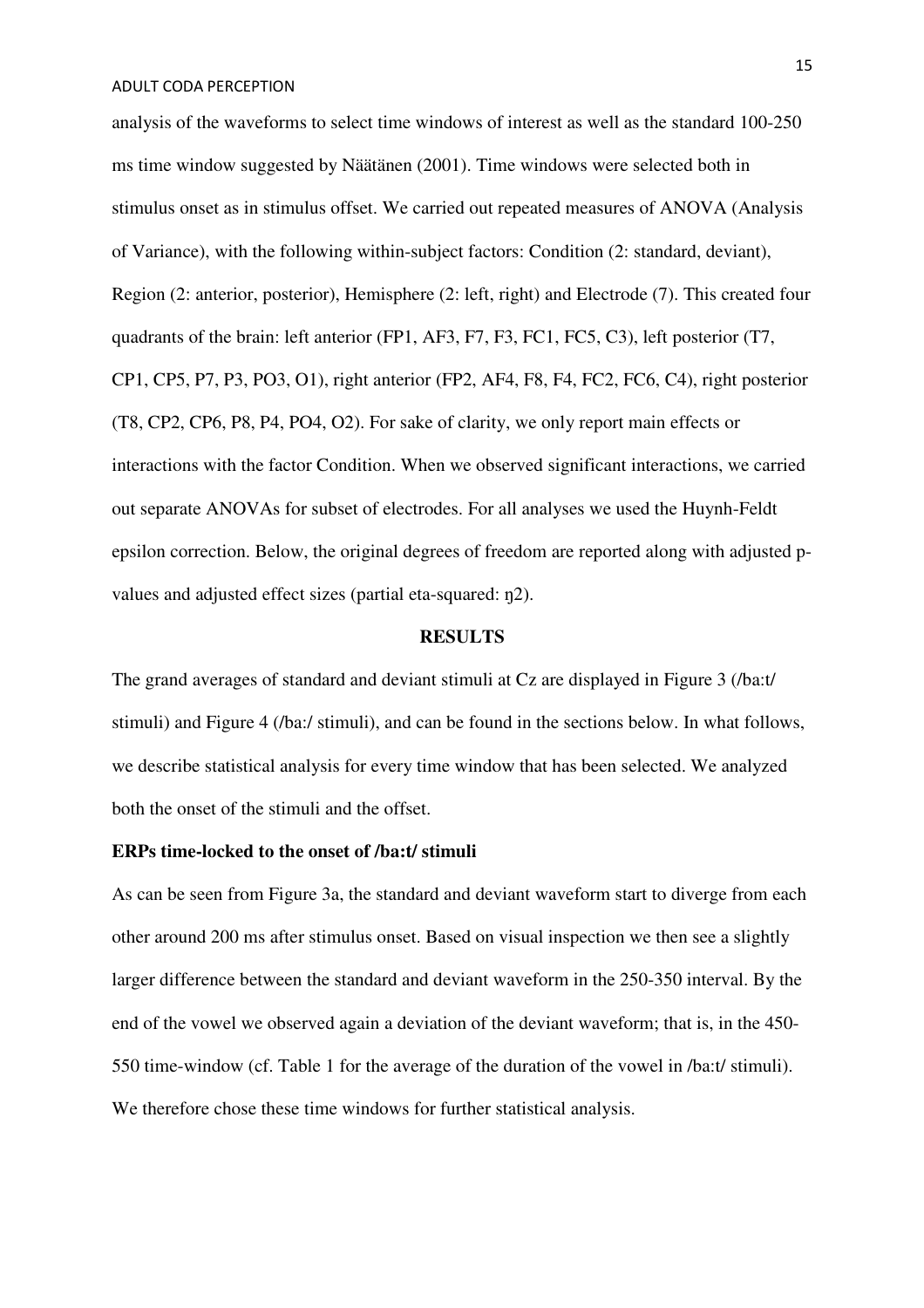

Figure 3a: Grand average (n=18) ERP waveforms at Cz time-locked to the onset of /ba:t/.

**250-350 ms interval.** The peak that we observed during visual inspection in the 250- 350 ms interval turned out indeed to be significant. We found a main effect of Condition (*F*  $_{1.17}$  = 8,172,  $p = 0.011$ ,  $p^2 = 0.325$ ) with a two-way interaction between Condition and Hemisphere  $(F_{1,17} = 5,008, p = 0,039, y^2 = 0,228)$ . We therefore tested for topographic distribution by taking together the electrodes of the left anterior quadrant with the left posterior quadrant and electrodes of the right anterior quadrant with the right posterior quadrant. This created two halves of the brain: the left hemisphere and the right hemisphere. Results of such an analysis showed a main effect of condition in both hemispheres. However, it must be emphasized that the level of significance is much higher in the right hemisphere (*F*  $1.17 = 11,974$ ,  $p = 0,003$ ,  $p^2 = 0,413$ ) than in the left hemisphere, which is rather on the border of significance ( $F_{1,17} = 4,504$ ,  $p = 0,049$ ,  $p^2 = 0,209$ ).

**450-550 ms interval.** Statistical analyses showed a main effect of Condition in the 450-550 ms interval, which indicates the end of the vowel ( $F_{1,17} = 7,998$ ,  $p = 0,012$ ,  $p^2 =$ 0,320). Again we found an interaction between Condition and Hemisphere. As we did for the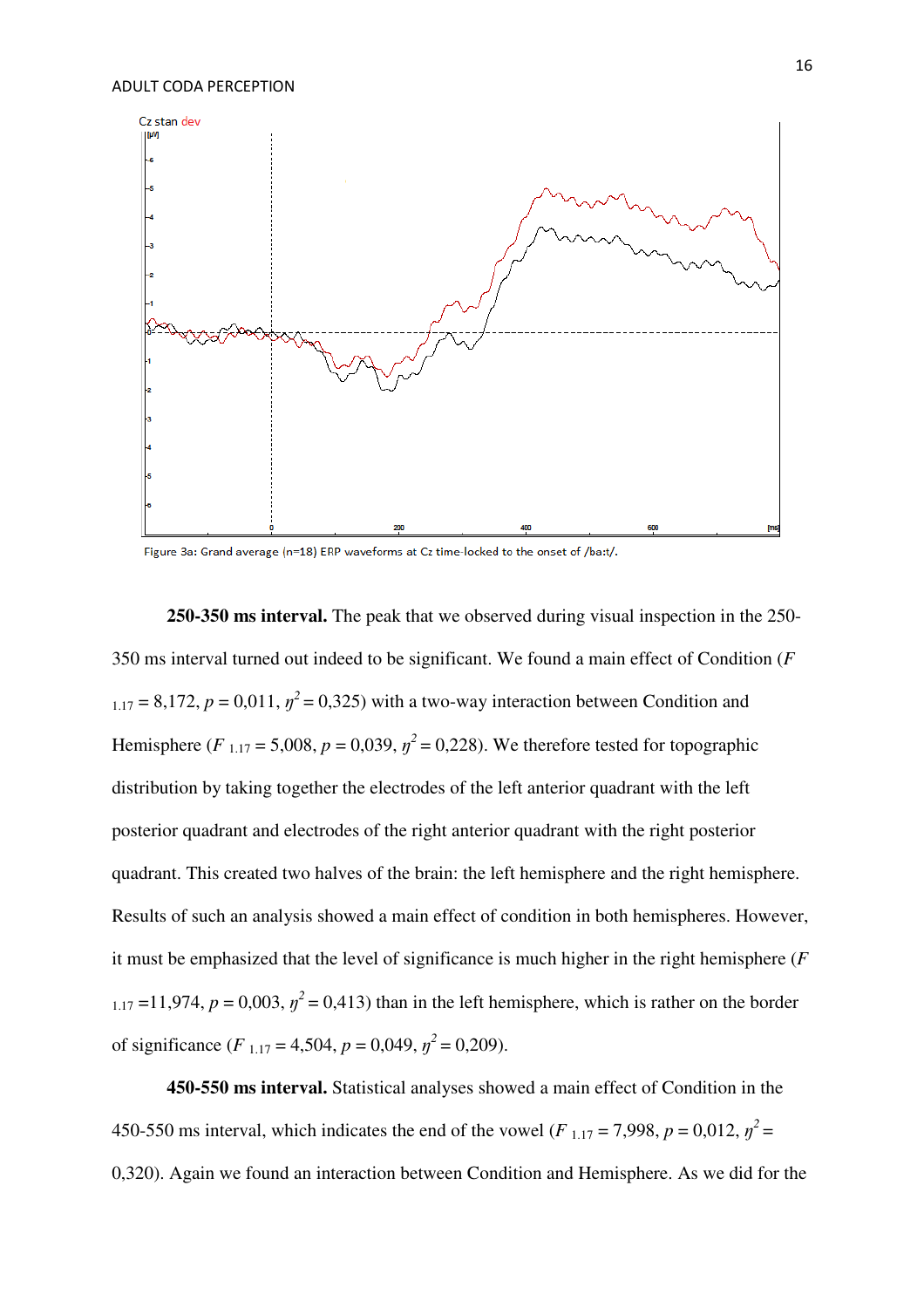250-350 ms interval, we tested topographic distribution by performing further post-hoc analysis of the interaction between Condition and Hemisphere, dividing the brain in a left hemisphere and a right hemisphere. Analysis revealed a main effect of Condition in both hemispheres. Again, the level of significance is clearly higher in the right hemisphere  $(F_{1,17})$  $=10,591, p = 0,005, \eta^2 = 0,384$ ) than for the left hemisphere (*F*<sub>1.17</sub> = 4,553, *p* = 0,048,  $\eta^2 =$ 0,211).

## **ERPs to /ba:t/ stimuli time-locked to the offset of the nucleus**

In analyzing ERPs to /ba:t/ stimuli time-locked to the offset of the nucleus, we chose the 100- 250 ms interval, which is a standard interval for the MMN negativity (Näätänen, 2001). We further choose two additional time windows, bases on visual analysis. As can be observed in Figure 3b below, two early negative peaks show up in the 50-100 ms and 120-220 ms interval, respectively.



Figure 3b: Grand average (n=18) ERP waveforms at Cz time-locked to the offset of the nucleus of /ba:t/.

**100-250 ms interval.** Statistical analyses show a main effect of Condition ( $F_{1,17}$  = 5,419,  $p = 0.033$ ,  $p^2 = 0.242$ ) in the standard 100-250 ms interval for the MMN, which means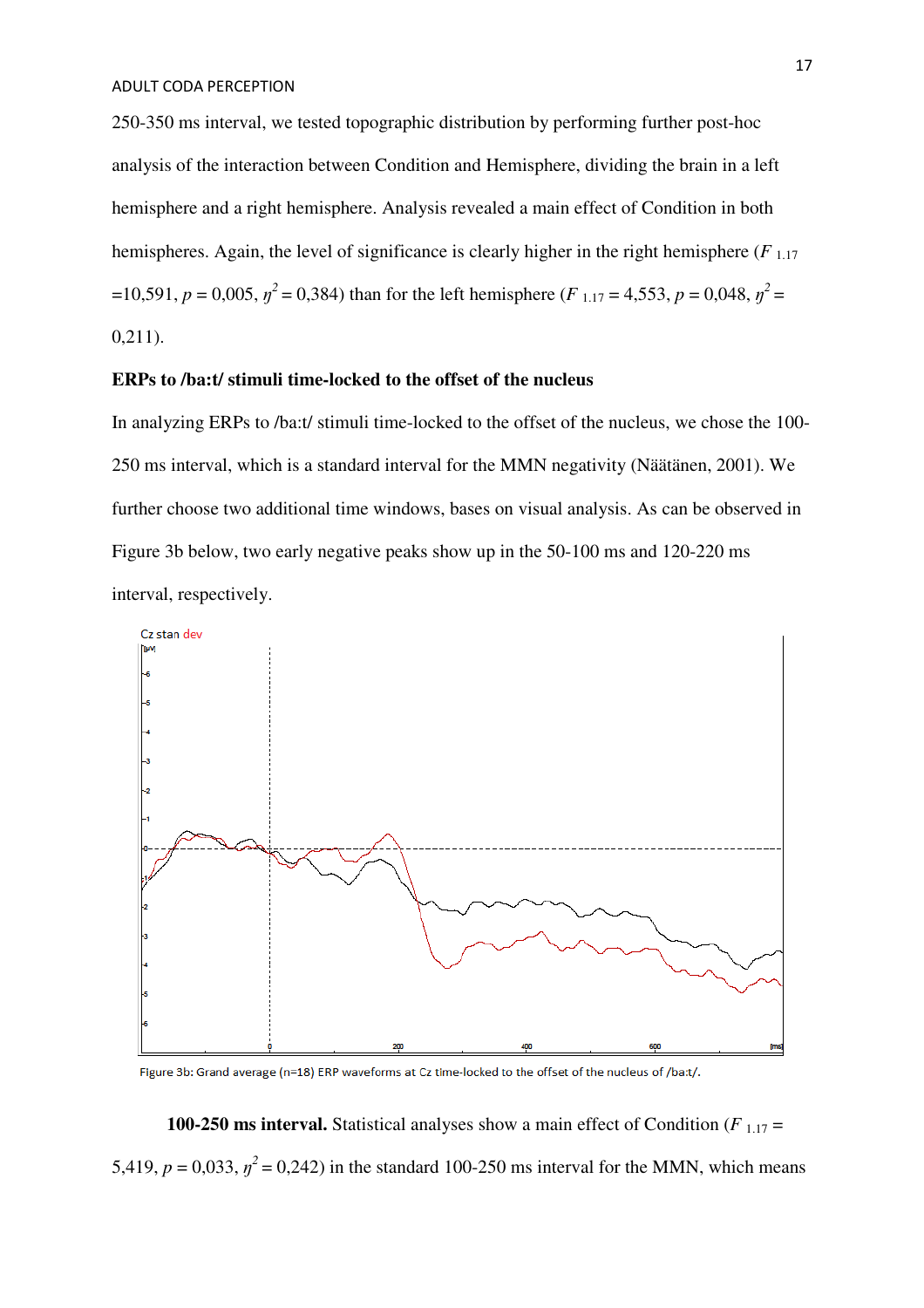that an MMN is evoked. Further we found interactions between the factors Condition and Region (*F*<sub>1.17</sub> = 20,349, *p* = <0,001,  $y^2$  = 0,545) and a three-way interaction between Condition, Hemisphere and Region ( $F_{1,17} = 6,748$ ,  $p = 0,019$ ,  $p^2 = 0,284$ ). We therefore analyzed each of the quadrants separately: the effect was significant in left and right anterior quadrants (*F* <sub>1.17</sub> = 9,884, *p* = 0,006,  $y^2$  = 0,368) and (*F* <sub>1.17</sub> =12,374, *p* = 0,003,  $y^2$  = 0,421) respectively, but not in the posterior quadrants (p>0,219).

**50-150 ms interval.** Since we observed a double negative peak in our visual analyses we decided to analyze the time-window 50-150 ms, corresponding to the first negative peak, too. Again we found a main effect of Condition (*F* <sub>1.17</sub> = 7,062, *p* = 0,017,  $\eta^2$  = 0,293) with an interaction between Condition and Region (*F* <sub>1.17</sub> = 40,880, *p* = <0,001,  $y^2$  = 0,706) and an interaction between Condition, Hemisphere and Region ( $F_{1,17} = 14,174$ ,  $p = 0,002$ ,  $p^2 =$ 0,455). An additional quadrant analysis showed a significant effect in the left and right anterior quadrants (*F* <sub>1.17</sub> = 21,487, *p* = <0,001,  $\eta^2$  = 0,558) and (*F* <sub>1.17</sub> = 18,154, *p* = 0,001,  $\eta^2$  $= 0.516$ , but not in the posterior areas (p $> 0.490$ ).

**120-220 ms interval.** The second negative peak that we observed in our visual analyses is in the 120-220 ms time window. In the 120-220 ms interval, statistical analyses also revealed a main effect for the factor Condition ( $F_{1,17} = 7,014$ ,  $p = 0,017$ ,  $p^2 = 0,292$ ) as well as a significant two-way interaction between Condition and Region ( $F_{1,17} = 22,030, p =$  $\langle 0.001, y^2 = 0.564$ , and a three way interaction between Condition, Hemisphere and Region  $(F_{1,17} = 5,913, p = 0,026, y^2 = 0,258)$ . Further post-hoc analysis of the interaction between Condition, Hemisphere and Region in a quadrant analysis revealed a significant effect for frontal regions, both in the left posterior area (*F* <sub>1.17</sub> = 11,092, *p* = 0,004,  $\eta^2$  = 0,395) and in the right anterior area (*F* <sub>1.17</sub> = 16,060, *p* = 0,001,  $y^2$  = 0,486).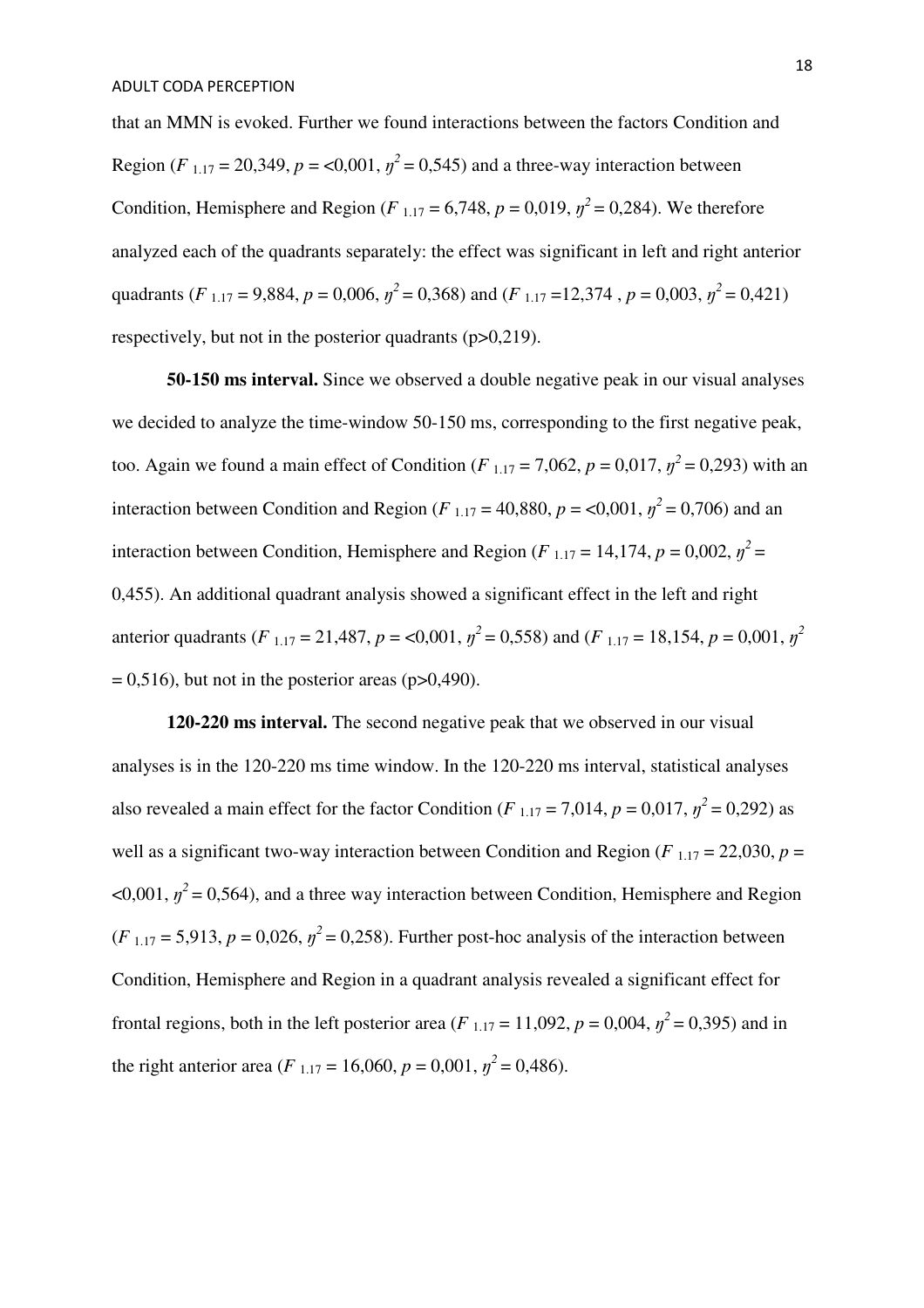#### **ERPs time-locked to the onset of /ba:/ stimuli**

Based on visual inspection, we observed two responses in the grand average of /ba:/ stimuli at respectively the 200-300 ms and 400-470 ms interval after stimulus onset. The grand average can be found in Figure 4a.



Figure 4a: Grand average (n=18) ERP waveforms at Cz time-locked to the onset of /ba:/.

**200-300 ms and 400-470 ms interval.** Statistical analysis showed that there are no main effects of Condition in the 200-300 ms interval ( $F_{1,17} = 2,987$ ,  $p = 0,102$ ,  $p^2 = 0,149$ ) and 400-470 ms interval ( $F_{1,17} = 0,481$ ,  $p = 0,497$ ,  $p^2 = 0,028$ ) or any other interactions (p>0,412). However, it must be noticed that even though these intervals did not reach the level of significance ( $p<0,05$ ), some participants ( $n = 12$ ) seem to notice the difference between the two stimuli early in the onset and vowel.

#### **ERPs to /ba:/ stimuli time-locked to the offset of the nucleus**

We further examined ERPs time-locked to the offset of */ba:/* stimuli. The grand average reveals a rather unexpected waveform. As can be seen in Figure 4b, the grand average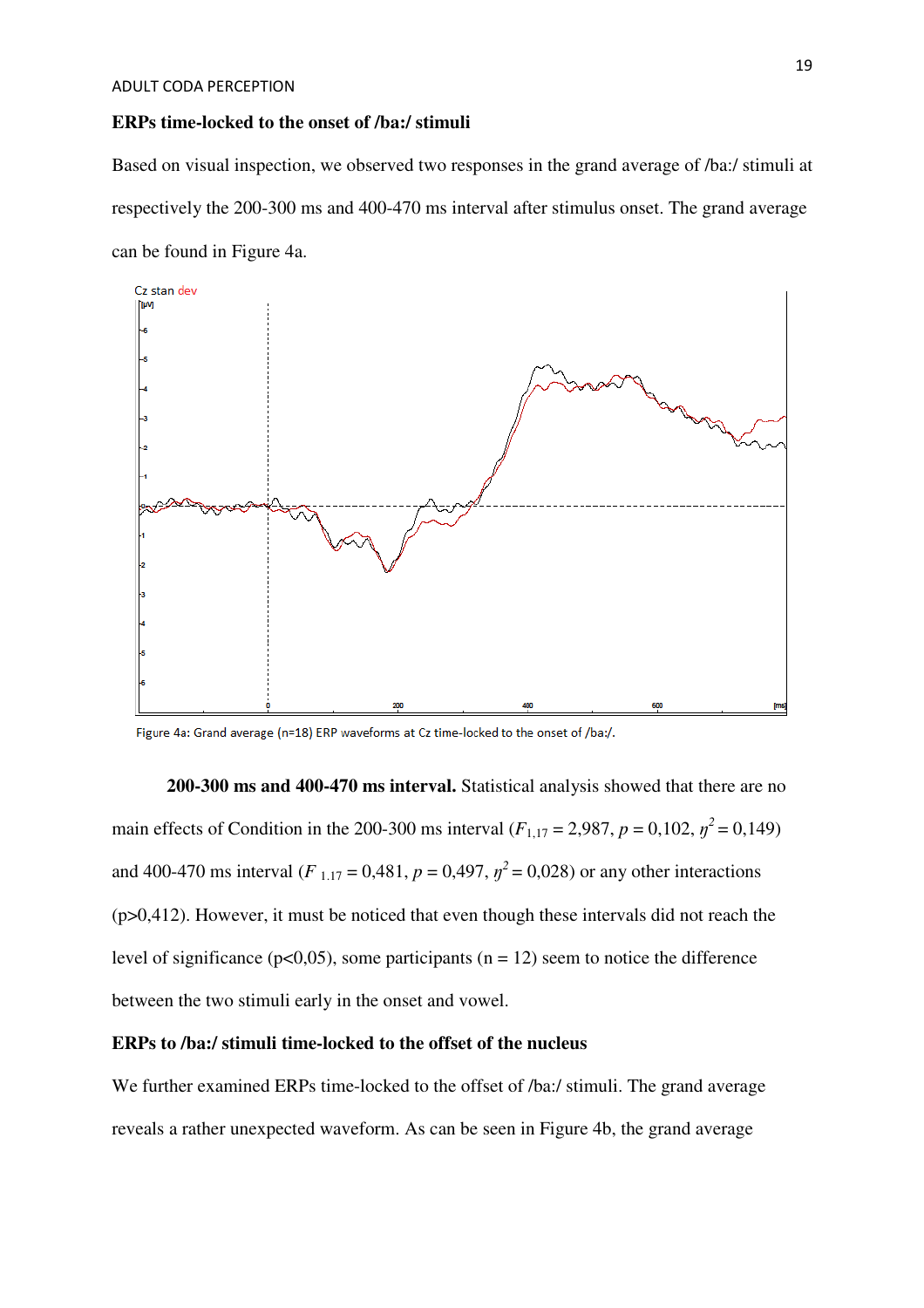displays a long positive drift that starts immediately from 0 (=offset nucleus) onwards. We therefore choose the 0-100 ms interval for statistical analysis.



Figure 4b: Grand average (n=18) ERP waveforms at Cz time-locked to the offset of the nucleus of /ba:/.

**0-100 ms interval.** The time window 0-100 ms turned out indeed to be significant. Statistical analysis shows a main effect of Condition ( $F_{1,17} = 6,571$ ,  $p = 0,020$ ,  $p^2 = 0,279$ ), but no significant interactions (p>0,382) were found.

#### **DISCUSSION**

In a pilot preceding this EEG study we examined the difference in results between the use of an oddball paradigm with multiple tokens versus one with single tokens. As we expected, the MMN was clearer in an oddball paradigm with one token. However, this does not exclude an MMN to be found in the multiple token variant. Based on our visual analysis we observed in the same time window also an effect in the multiple token condition. From this we can conclude that the memory trace created by acoustic variable standard stimuli is strong enough to evoke an MMN. This is in line with our expectations: in natural speech, the same sound is never pronounced acoustically the same twice. Therefore, acoustic variability is a by-product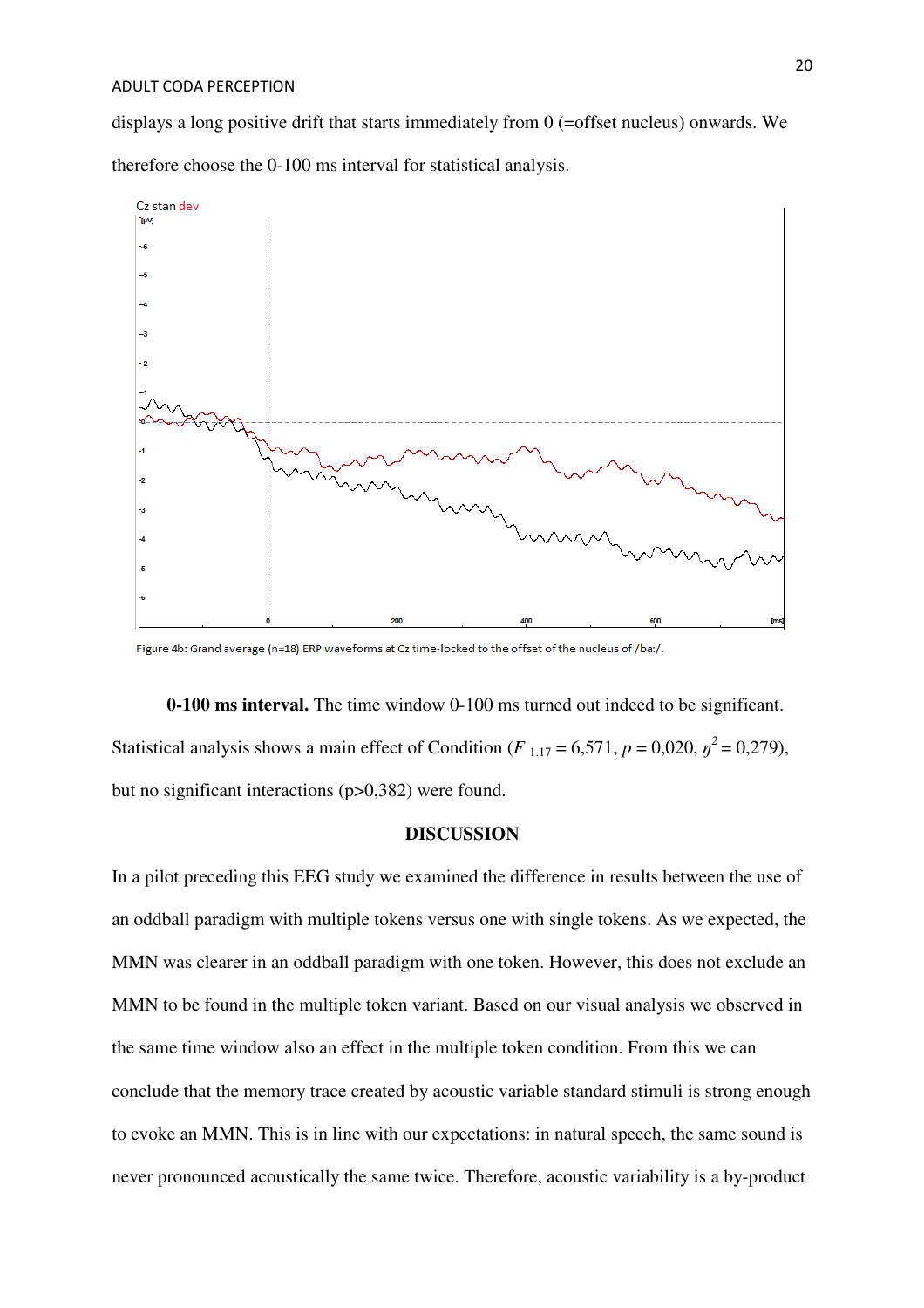of speech production and somehow our brain needs to deal with this and treat these different allophones as variations on the same phoneme of a certain language. The use of multiple tokens in this pilot creates natural speech perception conditions and demonstrates that that our brain indeed treats these variations as the same: a memory trace is created based on acoustic variable standard stimuli and is then violated by a clearly distinct stimulus, i.e. the deviant with coda addition or coda omission, which evokes an MMN.

 The main aim of the present EEG study however was to shed more light on the results obtained from the oddball study with 14-month-old infants, done by Nijveld (in prep.). By repeating the same experiment with adult subjects, we tried to clarify and explain their data. In order to be able to compare the results of the present study with the data obtained from the infant study, we strived to create equal conditions for our study. Therefore, we decided to continue with the use of multiple tokens in the EEG study with adults, too. Our expectations were to find an MMN after both coda addition and coda omission for adults, because of a relative low-ranked NOCODA constraint in Dutch Phonology that is not expected to influence the incoming speech any longer.

# **ERPs time-locked to stimulus onset**

In analyzing ERP data time-locked to stimulus onset, we found significant effects when codas were added, but not when they were omitted. Significant effects in the  $+ /t/$  condition (e.g. coda addition) were found in the 250-350 ms interval ( $F_{1,17} = 8,172, p = 0,011, y^2 = 0,325$ ) as well as in the 450-550 interval (*F* <sub>1.17</sub> = 7,998, *p* = 0,012,  $y^2$  = 0,320). Recall from Table 1 that the mean duration of onset + nucleus (e.g. the onset of the critical time) is 577 ms. Both significant intervals fall within the time window of the vowel, indicating that participants noticed a difference between the standard and the deviant even before the onset of the coda. This means that adults rely on cues provided by the vowel preceding the coda. It remains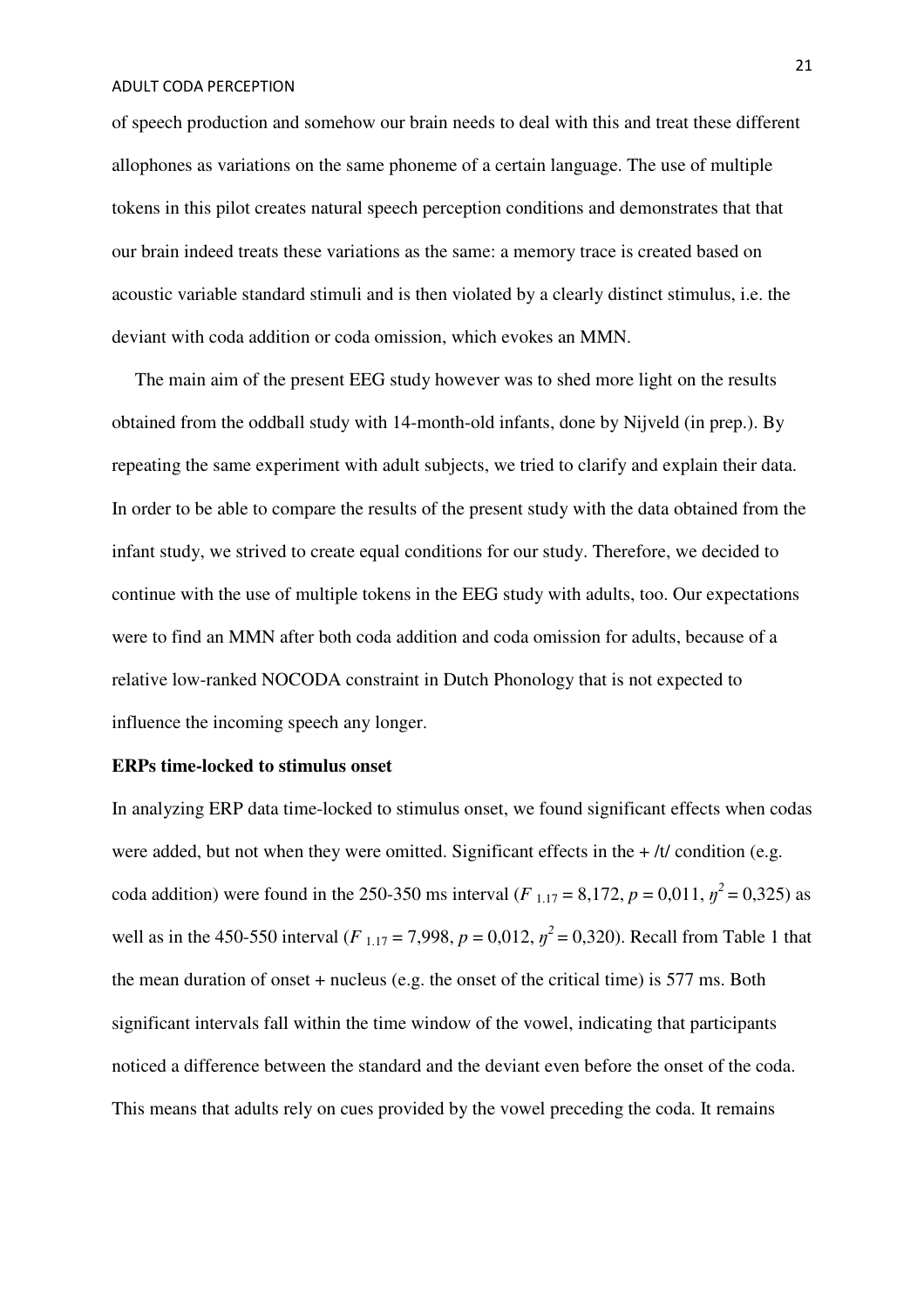unclear why participants perceived these cues only when the coda was added. When the coda was omitted, no significant effects were found in the onset of the stimuli (p>0,102).

#### **ERPs time-locked to the end of the nucleus**

 Statistical analysis of the present study shows that adults clearly notice an acoustic change from /ba:/ to /ba:t/. As we expected, the ERP of the deviant with coda addition time-locked to the end of the vowel elicited an MMN in the 100-250 ms time window ( $F_{1,17} = 5,419$ ,  $p =$ 0,033,  $\eta^2$  = 0,242). It must be noticed however that the MMN we found was double peaked (cf. figure 3b). This might be a result of the multiple tokens we used. In making separate grand averages of the four tokens, we observed the double peak especially in the second and fourth token of /ba:t/. This is illustrated with the red circles in Figure 5 below. As can be observed from this figure, one early MMN is observed around the 100-200 ms interval and a later effect is observed in the 200-300 ms interval. In the first and third token on the other hand, the effect of the double peak seem to be visible too, but is less clear. In the first token an MMN is observed around 200 ms after. The third token does not evoke an MMN at all.



Figure 5: Grand average (n=18) ERP waveforms at Cz of all /ba:t/ tokens separately. The red line corresponds to the deviant, while the black line is the standard sound.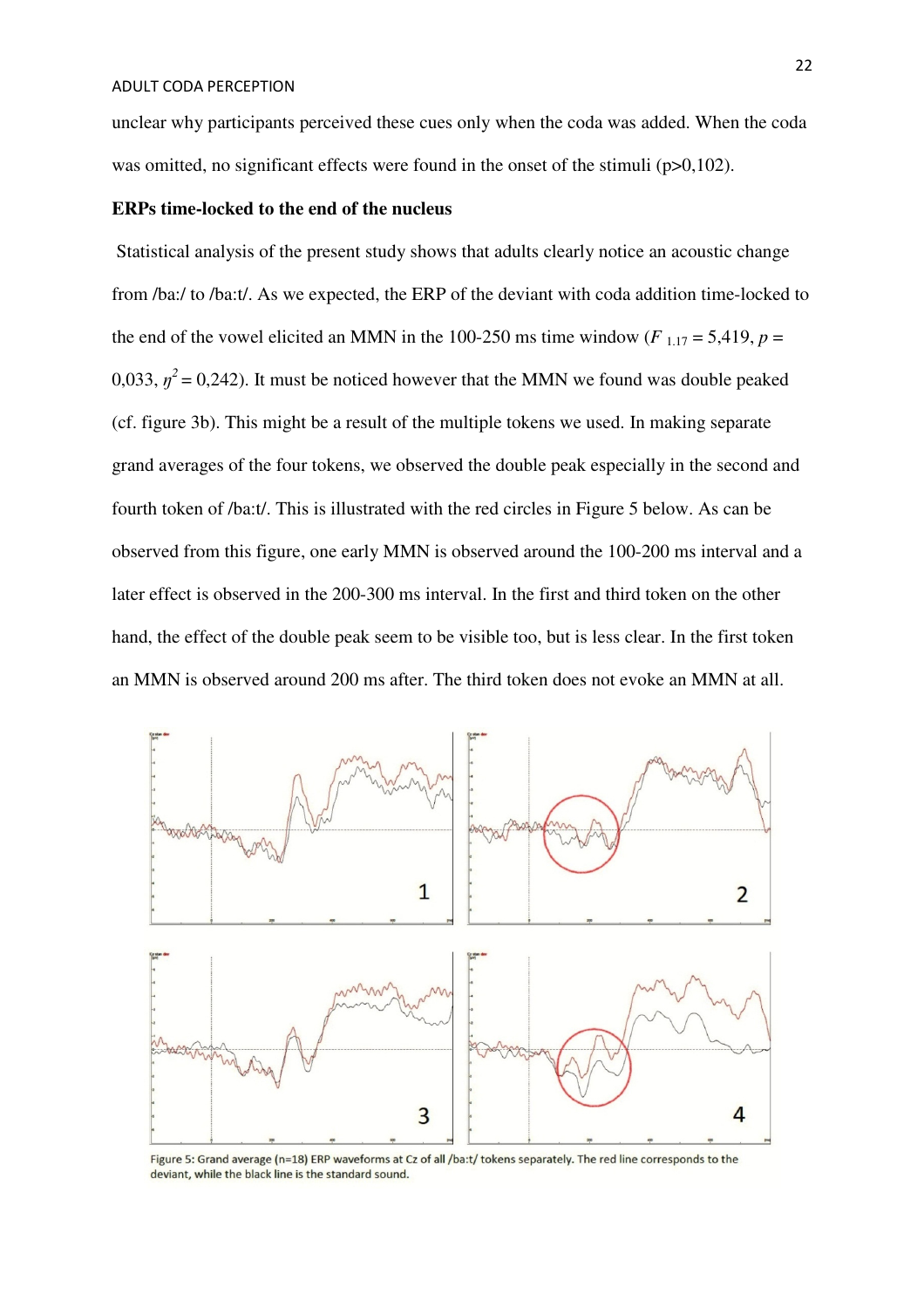A possible explanation for a double peaked MMN is that one half of the participants shows an MMN in the early time window, while the other half has the MMN in the late time window. The reason that this effect is found only in half of the tokens remains unclear. Further research needs to be done to explain this in more detail.

 The results obtained from a change from /ba:t/ to /ba:/ on the other hand, need to be explained further. Instead of the MMN that we expected to see, the ERP to deviant /ba:/ elicited a slow positive drift when the coda was omitted. The same kind of drift has been noticed in the ERP of standard stimuli as well. This positive drift that we observed shows some resemblance with the Closure Positive Shift (CPS) reported by Steinhauer, Alter & Friederici (1999). They observed a large positive deflection with a centro-parietal scalp distribution at intonational phrases and hypothesized that the new found ERP component reflects prosodic processing. In this case, finding such an effect can be regarded as processing expected silence to indicate the end of the stimulus. This is in line with our data: the ERP to standard /ba:/ as well as the ERP to standard /ba:t/ elicits a CPS, which could indicate the expected end of the stimulus. However, finding a CPS instead of an MMN in the ERP to deviant /ba:/ raises some interesting questions on what is going on when the coda is omitted. Note that, in contrast to the ERP to standard /ba:/, the ERP to deviant /ba:/ shows a delayed CPS that starts around 500 ms after the offset of the nucleus (cf. Figure 4b). This delayed CPS reveals that the brain does not assume the deviant /ba:/ to be ended already and is anticipating for coda /t/ in the first 500 ms after nucleus offset. When coda /t/ stays out, a CPS appears just as we observed in the ERP to standard /ba:/.

 Comparing the difference between coda addition (MMN) and coda omission (CPS) reveals that the brain responds differently when silence is involved. An interesting sequel to the present study would be to repeat this experiment with fricatives instead of plosives. A plosive consists of multiple phases: first there is silence that corresponds to the airflow that is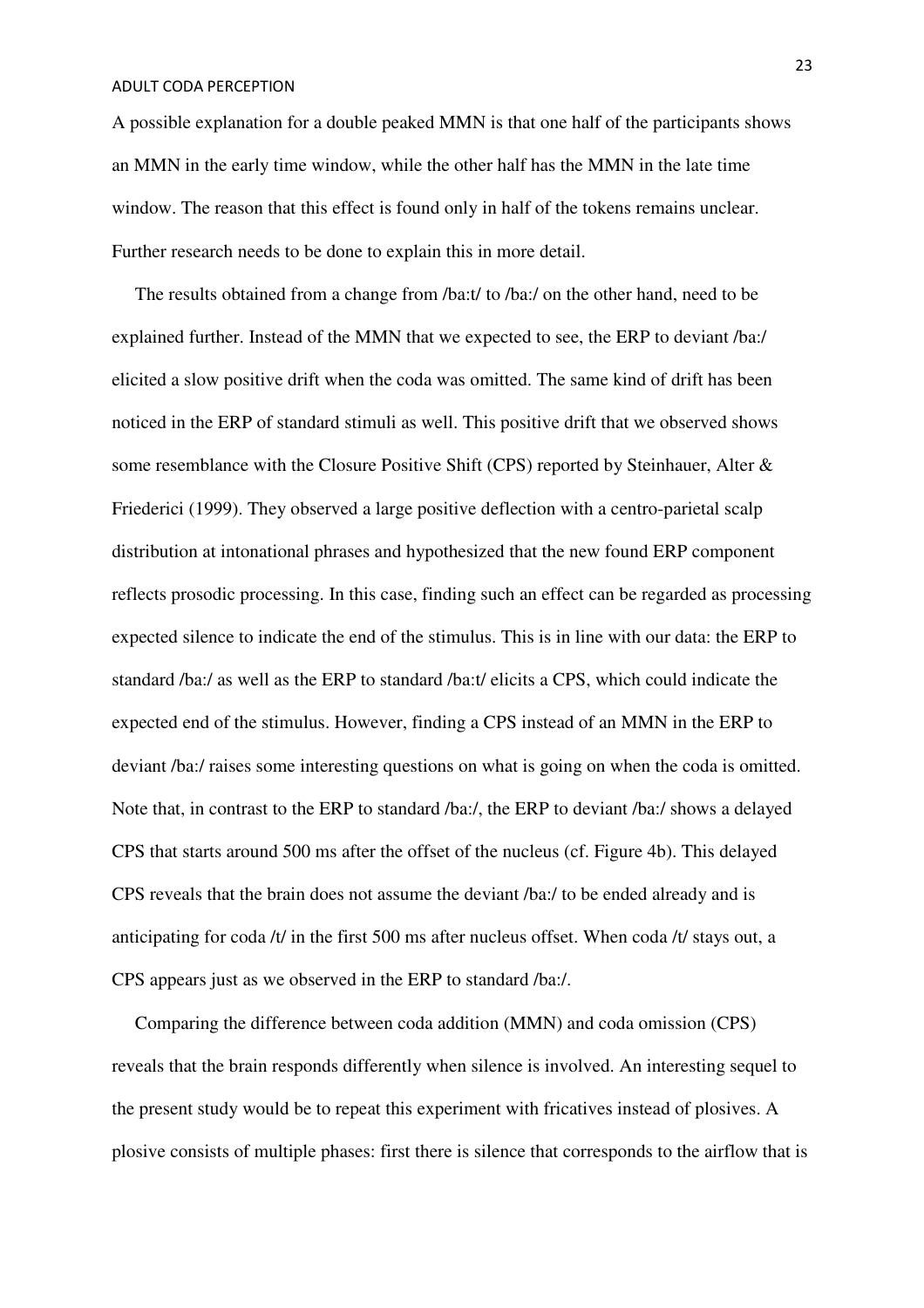stopped in some part of the oral cavity. The airway stays closed, which causes a difference in pressure. Finally, when the closure opens again the released airflow produces a short explosion. Since the coda /t/ that occurred in the preceding standard stimuli also started with a moment of silence it is not so surprising that the brain anticipates for coda /t/ in first instance. The silence of the omission agrees with the onset of the initial expected coda /t/. Fricatives do not consist of such a silence and might therefore elicit a slightly different response. Further research should investigate this in more detail.

## **Explaining infants' ERP responses to coda addition and coda omission**

As we hoped, the data obtained from the current study allows for an explanation of the results of the oddball study with 14-month-old infants, done by Nijveld (in prep.). Results from the infant study show a large resemblance with the results obtained from the present study: the infant's brains shows an MMN when codas are added, but a delayed CPS when codas are omitted. The MMN that is evoked after coda addition demonstrates that infants can detect this acoustic change. The CPS that is found after coda omission on the other hand suggests that 14-month-old infants, just as adults do, are anticipating the coda /t/. In other words, these data illustrate that developing infants do not have difficulty perceiving codas acoustically. The young infant's brain picks up the acoustic changes in stimuli, both for coda addition as for coda omission. Errors in coda perception during a word learn task, as was shown in the study of Levelt (2012), are therefore probably the result of a failure to storing codas correctly into the mental lexicon.

#### **CONCLUSION**

Most of the preceding studies to MMN evoked an MMN response in the onset of words. Therefore little attention has been paid to time windows in the offset. In this study, we tried to evoke an MMN in coda position and analyzed both the onset as well as the offset of the stimuli. To summarize, analyzing ERPs time-locked to the onset of stimuli gave us more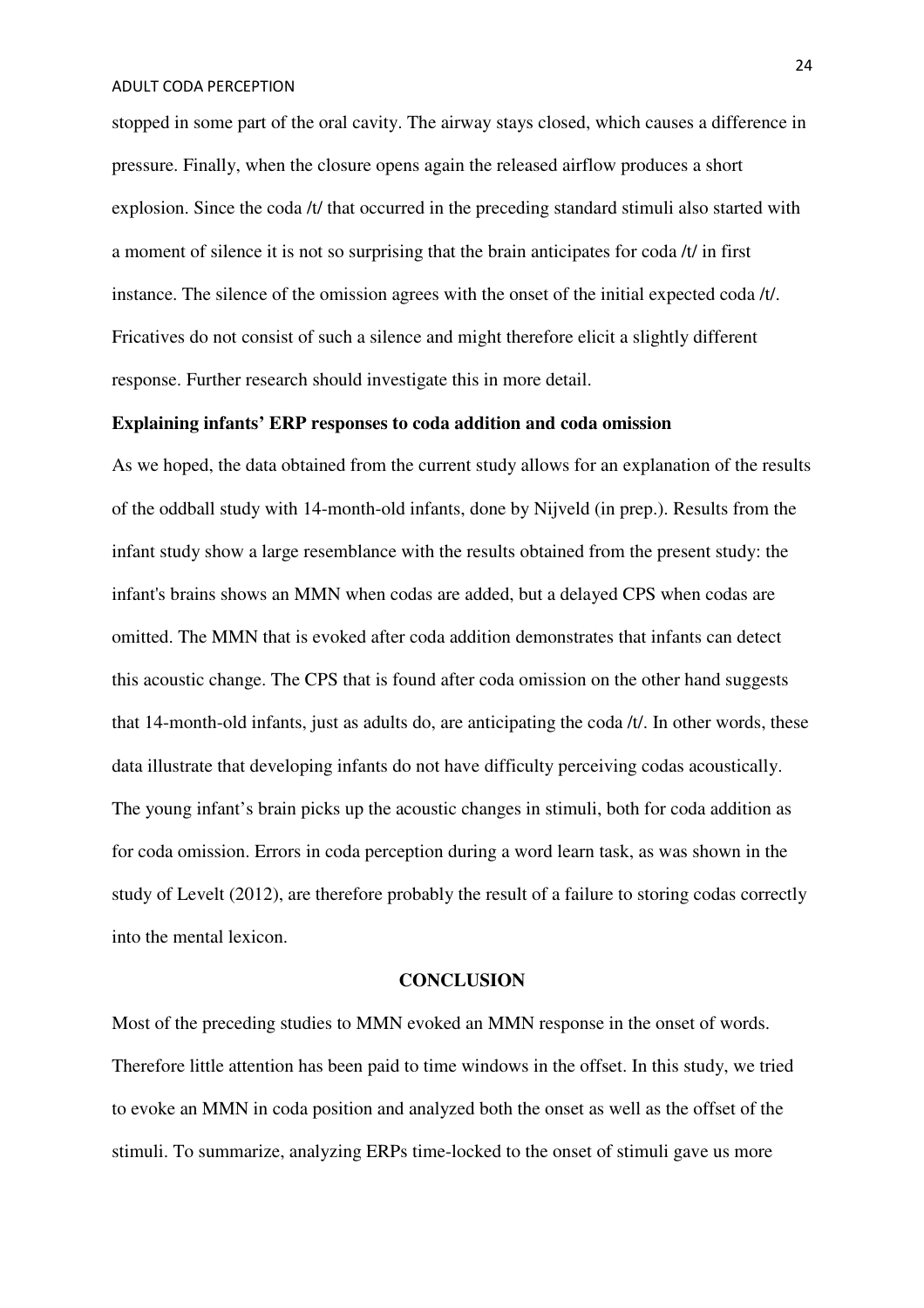insight into when adults notice the difference between the standard and deviant sound. Results showed that most adults noticed the difference between the two types of stimuli during the vowel. This indicates that they detect coda addition early by using cues provided by the vowel.

 More importantly, results of the current study highlight the way in which the mature brain deals with coda additions and coda omissions. Statistical analysis ensured that an MMN was obtained when a coda was added to the stimuli, which means that a change from /ba:/ to /ba:t/ is clearly noticed. Interestingly, the brain responds differently when codas are omitted and a silence therefore replaces the coda. Instead of the MMN that we expected, a delayed CPS is evoked to deviant /ba:/, which indicates that the brain is anticipating to coda /t/. Although responses to coda addition and omission manifest themselves in different ways, we may conclude that adults notice both changes. Since adults do not have problems with coda perception and noticed the change in both directions, these data confirm our hypotheses that NOCODA constraints do not influence the incoming speech for adults any longer.

 In addition, results of the pilots preceding this study demonstrated that there is no difference in results using an oddball paradigm with single tokens versus one with multiple tokens. Therefore we could continue the experiment using an oddball paradigm with multiple tokens, just as was done in the oddball study with 14-month-old infants. Doing so allowed us to compare both studies. Comparison with the data obtained from adult subjects showed that the infant's brain responds in the same way to coda additions and coda omissions as the mature brain does (an MMN when codas are added and a CPS when the codas are omitted). This means that infants note changes in both directions and that insensitivity to coda omissions are probably the result of a failure to store codas correctly in the mental lexicon.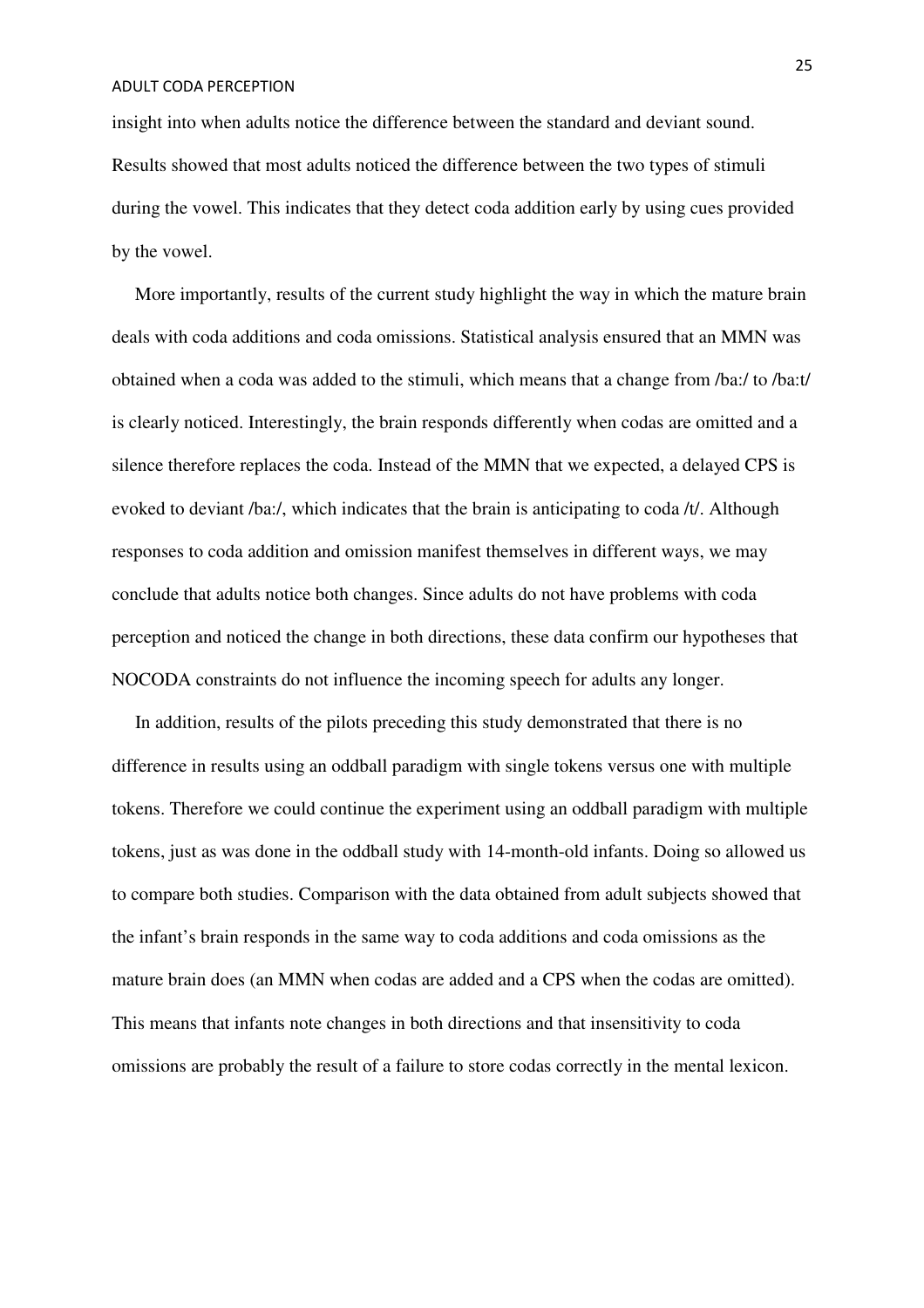#### **REFERENCES**

- Boersma, P., & Weenink, D. (2005, 2012) Praat: doing phonetics by computer (Version 4,3 and 5.3.04) [Computer program]. Retrieved from http://www.praat.org/.
- Böttcher-Gandor, C., & Ullsperger, P. (1992). Mismatch negativity in event-related potentials to auditory stimuli as a function of varying interstimulus interval. *Psychophysiology*, 29, 546–50.
- Chomsky, N., & Halle, M. (1968). *The Sound Pattern of English.* Harper & Row, New York.
- Cowan, N. (1999). An embedded-processes model of working memory. In A. Miyake & P. Shah (Eds.), *Models of working memory: mechanisms of active maintenance and executive control*. Cambridge: Cambridge University Press.
- Eulitz, E., & Lahiri, A. (2004). Neurobiological evidence for abstract phonological representations in the mental lexicon during speech recognition. *Journal of cognitive neuroscience*, 16 (4), 577-83
- Fischer, C., Morlet, D., Bouchet,P., Luaute, J., Jourdan, C., & Salord, F. (1999). Mismatch negativity and late auditory evoked potentials in comatose patients. *Clinical Neurophysiology*, 110 (9), 1601-1610.
- Fitzpatrick, J., & Wheeldon, L. R. (2002). Phonology and phonetics in psycholinguistic models of speech perception. In N. Buton-Roberts, P. Carr, & G. Docherty (Eds.), *Phonological knowledge* (pp. 131–159). Oxford: Oxford University Press.
- Garrido, M.I., Friston, K.J., Kiebel, S.J., Stephan, K.E., Baldeweg, T., & Kilner, J.M. (2008). The functional anatomy of the MMN: a DCM study of the roving paradigm. *Neuroimagine*, 42, 936–44.
- Garrido, M.I., Kilner, J. M., Stephan, K. E. & Friston, K. J. (2009). The mismatch negativity: a review of underlying mechanism. *Clinical Neurophysiology*, 120, 453–463.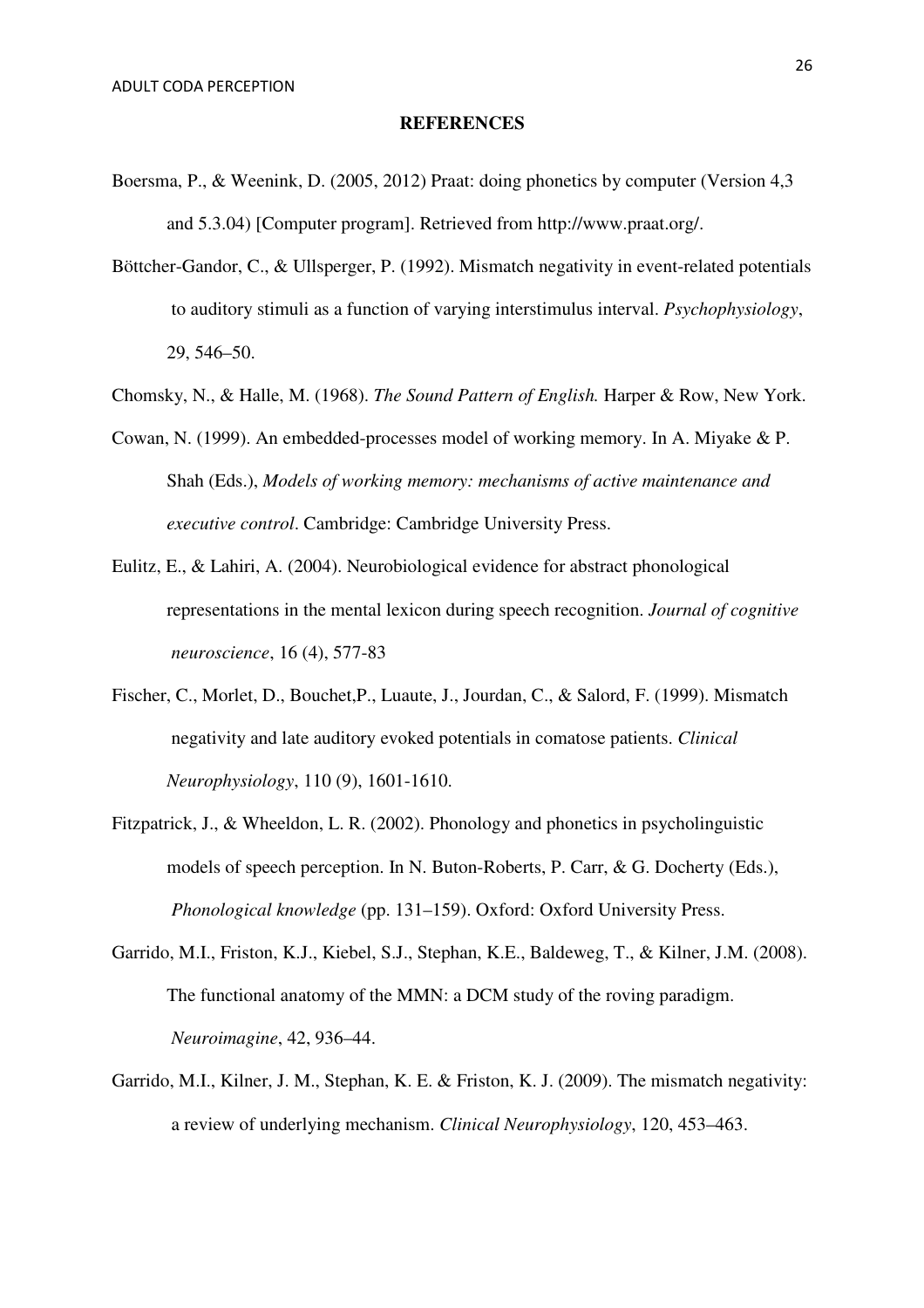- Jääskeläinen, I.P., Ahveninen, J., Bonmassar, G., Dale, A.M., Ilmoniemi, R.J., Levänen, S., et al. (2004). Human posterior auditory cortex gates novel sounds to consciousness. *Proc Natl Acad Sci USA*, 101, 6809–6814.
- Levelt, C.C. (2012). Perception mirrors production in 14- and 18-month-olds: the case of coda consonants. *Cognition*, 123, 174-179.
- Levelt, C.C., Schiller, N.O., & Levelt, W.J.M. (2000). The acquisition of syllable types*. Language Acquisition*, 8 (3), 237-264.
- Menn, L. (1978). Phonological units in beginning speech. In A. Bell & J. Hooper (Eds.), *Syllables and segments* (pp. 157–172). Amsterdam: North-Holland.

Näätänen, R. (1992). *Attention and Brain Function*. Erlbaum, Hillsdale.

- Näätänen, R. (2001). The Perception of Speech Sounds by the Human Brain as Reflected by the Mismatch Negativity (MMN) and its Magnetic Equivalent (MMNm). *Psychophysiology*, 38, 1-12.
- Näätänen, R., Gaillard, A. W. K., & Mäntysalo, S. (1978). Early selective-attention effect on evoked potential reinterpreted. *Acta Psychologica*, 42, 313–329.
- Näätänen, R., Paavilainen, P., Rinne, T., & Alho, K. (2007). The mismatch negativity (MMN) in basic research of central auditory processing: A review. *Clinical Neurophysiology*, 118, 2544-2590
- Näätänen, R. & Winkler, I. (1999) The concept of auditory stimulus representation in neuroscience. *Psychological Bulletin*, 125, 826–59.
- Nijveld, A. D. (in prep.) *Coda perception in 14-month-old infants: ERP evidence*. ResMA Thesis, Leiden University, Leiden.
- Prince, A., & Smolensky, P. (1993). Optimality Theory: Constraint Interaction in Generative Grammar. Rutgers University Center for Cognitive Science Technical Report 2.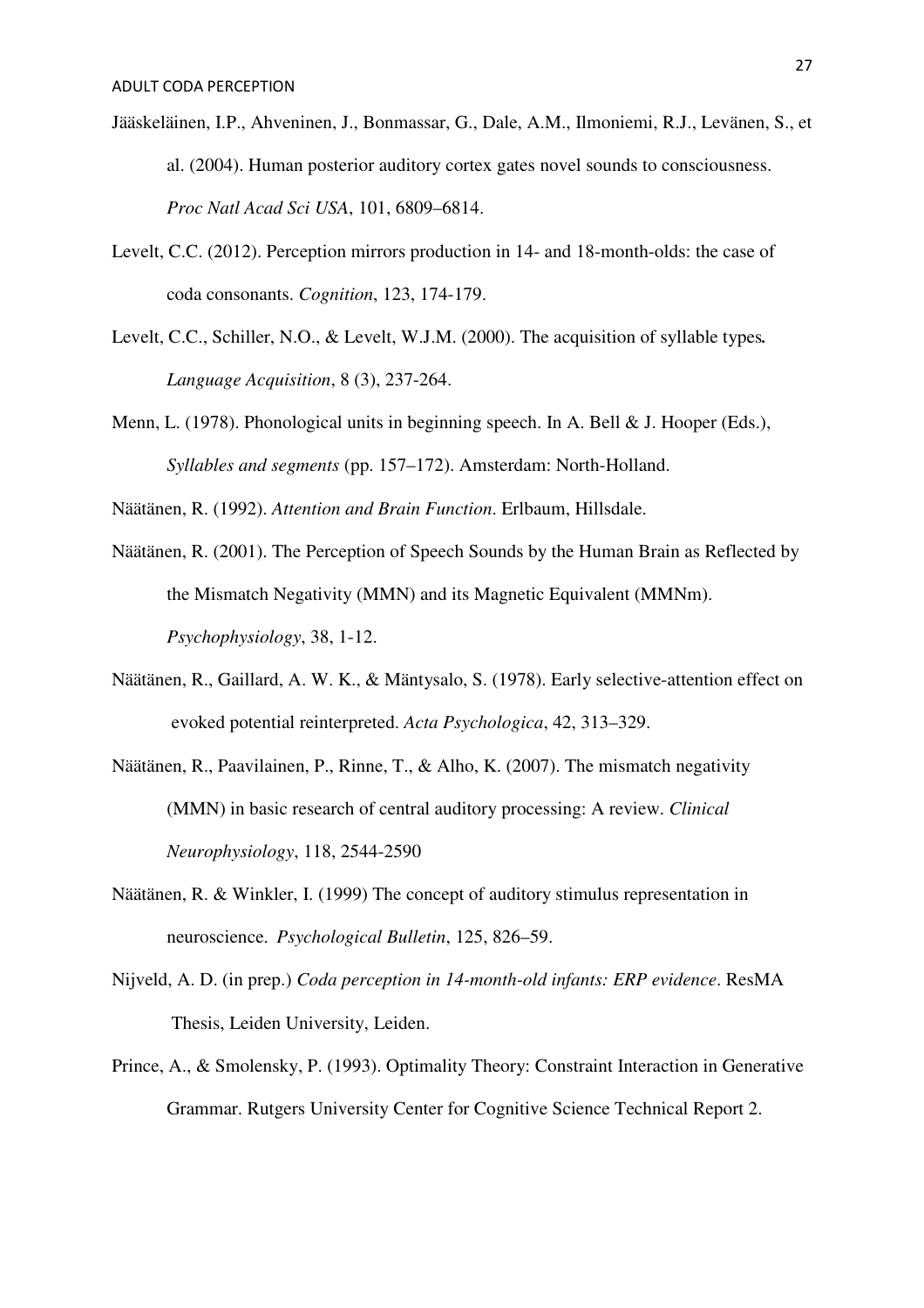- Smith, N. (1973). *The acquisition of phonology: A case study*. London: Cambridge University Press.
- Steinhauer, K., Alter, K., & Friederici, A.D. (1999). Brain potentials indicate immediate use of prosodic cues in natural speech processing**.** *Nature Neuroscience,* 2 (2), 191-196
- Werker, J., Cohen, L., Lloyd, V. & Casasola, M. (1998). Acquisition of word-object associations by 14-month-old infants. *Developmental Psychology, 34, 6*, 1289-1309.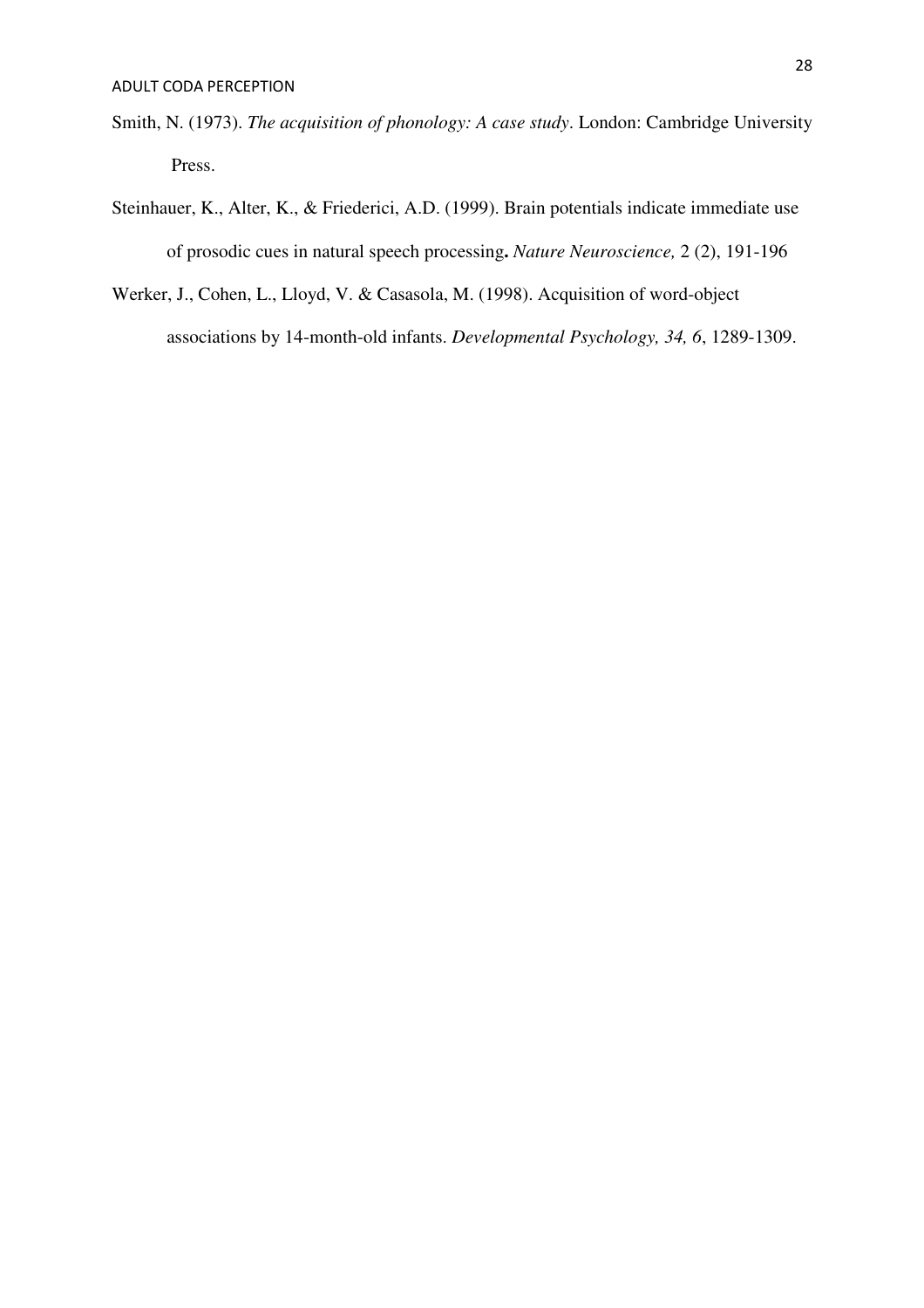#### **APPENDIX: pilot studies**

Prior to the current experiment we did two pilot studies in order compare results of an oddball paradigm with single tokens versus one with multiple tokens. Details about participants, stimuli and the results of visual analyses are described in the sections below. The experimental design and procedure were the same as for the study described in this paper and are therefore not described in the appendix. For further details about the experimental design and procedure, please read sections 2.3 and 2.4.

#### **Participants**

A total of nineteen adults participated in the pilot studies, of which six participants were later excluded from analysis due to technical problems (n=2) or because of insufficient trials that could be averaged in one of the conditions (less than 70 trials, n=4). The remaining thirteen participants were between 19 and 30 years old (mean age  $= 23,34$ , women  $= 6$ ) and participated either in the single token condition ( $n=6$ , women = 3) or in the multiple token condition  $(n=7,$  women = 3). All subjects were native speakers of Dutch and were righthanded. None of them reported hearing or neurological disorders in their history. Participants gave informed consent prior to the experiment and were paid for their participation or received university credit points.

## **Stimuli single token condition**

For the one token condition we used one /ba:t/ token that we had not used in the multiple token condition, but was recorded by the same speaker in the same session. This token had a duration of 839 ms, with the end of the vowel at 490 ms, and the onset of the coda starting at 596. (Note that this is within the range of stimuli used for the multiple token condition). Using a a speech waveform editor (*Praat*; Boersma & Weenink, 2005), we subsequently manipulated this token by splicing the onset with vowel from the coda. To make this sound more natural, we then faded out the last 50 ms from the nucleus, which was not discernible.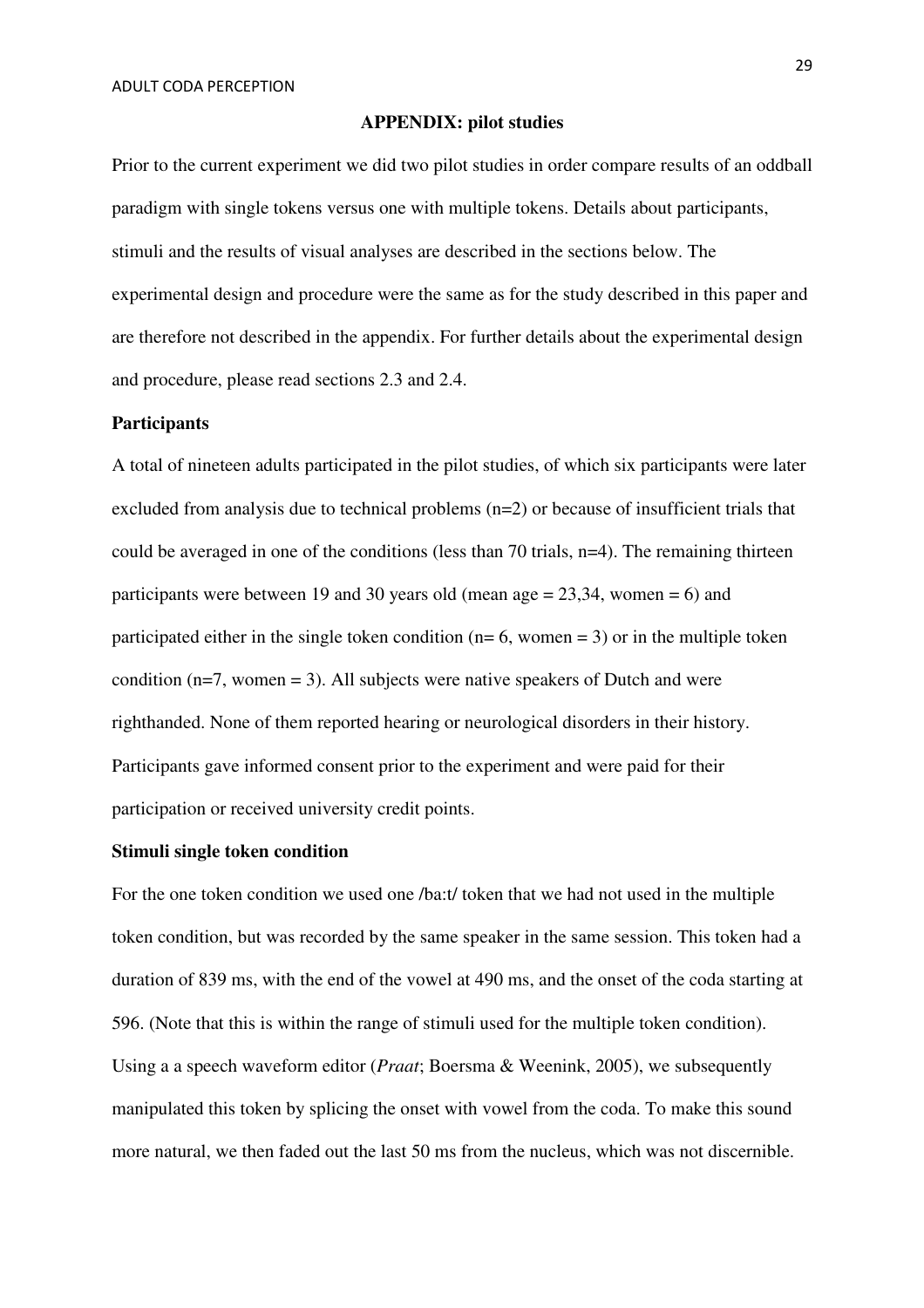This manipulated sound was judged to sound natural by two independent Dutch monolingual speakers. See Figure 6 below, with on top the original /ba:t/-token, and below the spliced /ba:/-token. Acoustic details of these stimuli are presented in Table 3 below.



Figure 6: oscillograms of the stimuli used in the single token condition.

|           | <b>Duration</b> |       | Duration   Onset ct.   Duration   Onset /t/ |                          |     | <b>Duration</b> | <b>Total</b> |
|-----------|-----------------|-------|---------------------------------------------|--------------------------|-----|-----------------|--------------|
|           | /b/             | vowel | (lba:')                                     | silence                  |     | /t/             | duration     |
| $/ba$ :t/ | 109             | 436   | 535                                         | 62                       | 596 | 242             | 839          |
| $/ba$ :/  | 109             | 381   |                                             | $\overline{\phantom{0}}$ |     |                 | 490          |

*Table 3: acoustic details of single token stimuli in ms.*

## **Stimuli multiple token condition**

The stimuli of the multiple token condition consisted of four tokens of the pseudowords /ba:/ and /ba:t/. They were the same as those that are described in section 2.2. Please see Table 1 in section 2.2 for acoustic analysis on these stimuli.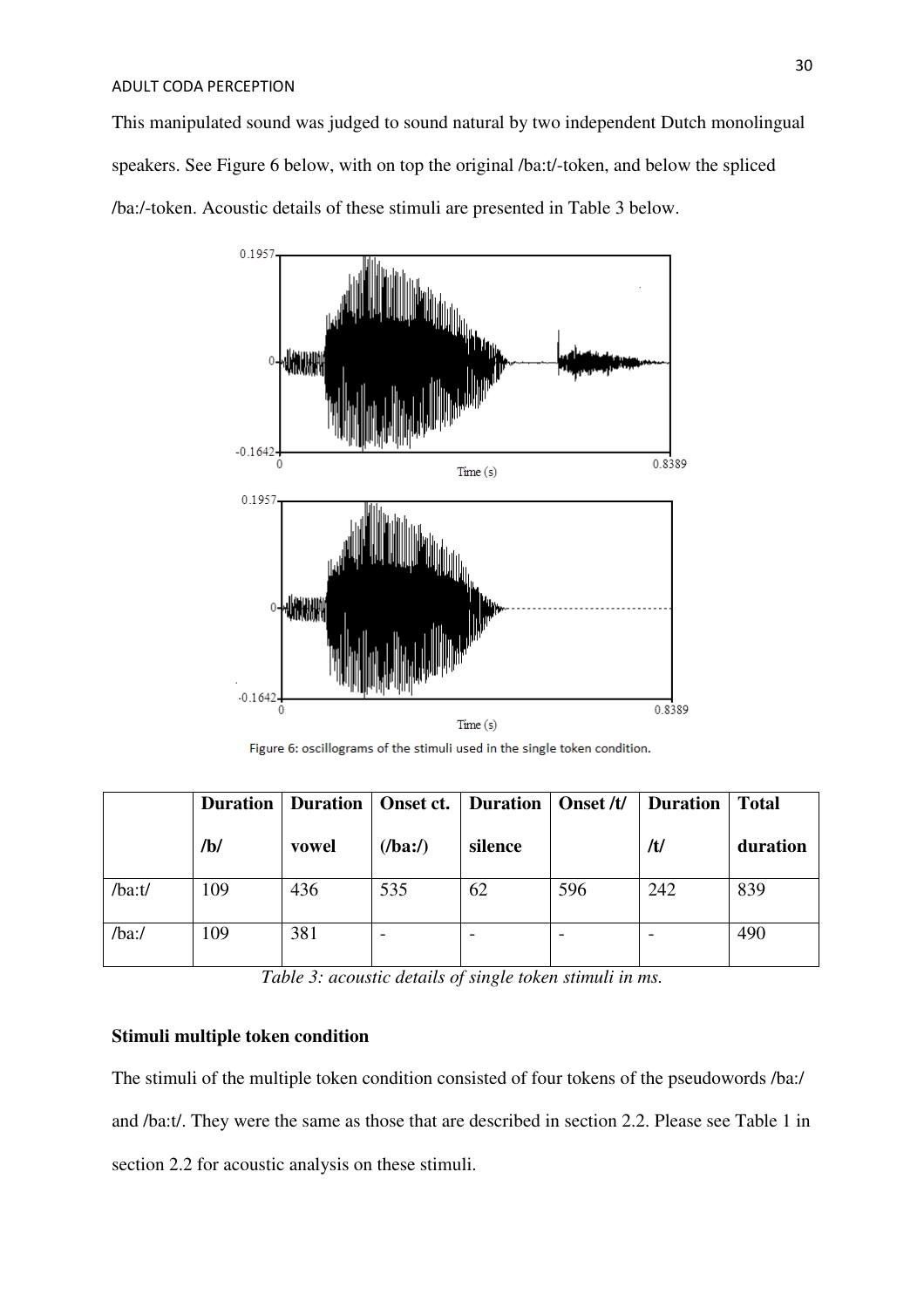#### **Results**

We did not carry out statistical analyses. Results of the pilot studies are based on visual analysis. Grand averages of standard and deviant stimuli at Cz are displayed in Figure 7 (single token condition) and Figure 8 (multiple token condition).



Figure 7: Grand average (n=6) ERP waveforms at Cz of the pilot study with single tokens.



Figure 8: Grand average (n=7) ERP waveforms at Cz of the pilot study with multiple tokens.

As can be seen from Figure 7, the ERP to deviant /ba:t/ elicits a clear response around 700 ms after stimulus onset. To put it differently, the response is elicited roughly 165 ms after the onset of the critical time, i.e. the end of the vowel, (cf. Table 3). This falls exactly within the time window in which we expect an MMN to occur (100-250 ms after the onset of the deviant stimulus). A similar, but less clear, negative peak can be observed for deviant /ba:t/ in the multiple token condition (Figure 8): an MMN is evoked in the 600-700 ms time window. Note however that no clear effect is found in either paradigm when the coda is omitted. More